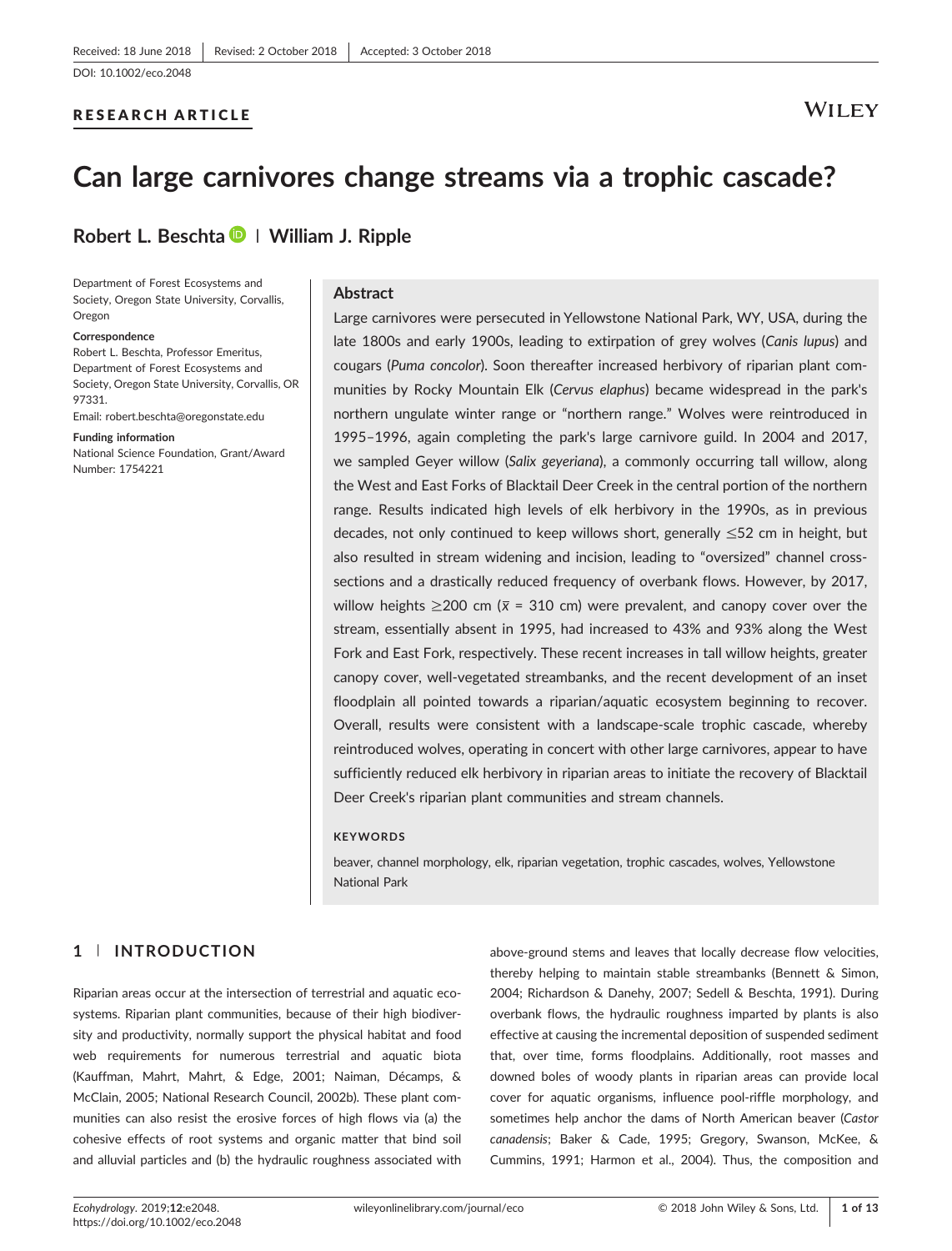structure of riparian plant communities interact with streamflow regimes to shape the morphology of alluvial channels and their adjacent floodplains (National Research Council, 1992, 2002b).

Large mammalian carnivores can have an important influence on the behaviour and density of wild ungulates, with effects transmitted downward to plant communities (i.e., a trophic cascade; Terborgh & Estes, 2010). In the area that was to eventually become Yellowstone National Park (YNP), WY, USA, native ungulate populations were heavily impacted by market hunting and large carnivores were generally persecuted during much of the late 1800s. Native ungulates in YNP became protected from hunting after arrival of the U.S. Cavalry in 1886. However, persecution of grey wolves (Canus lupus) and cougars (Puma concolor) continued (Cahalane, 1939), and both species were extirpated in the 1920s (National Research Council, 2002a; Ruth, 2004; Yellowstone National Park, 1997). With wolves and cougars absent, grizzly (Ursus arctos) and black bears (U. americanus) fed on both animals and plants, including preying on neonate ungulates. Furthermore, many bears were at least partially diverted to feeding on garbage until all refuse dumps where closed by 1971 (Schullery, 1992). Except for humans, wolves represent perhaps the most significant ungulate predator in the northern hemisphere, primarily due to group hunting, year‐round activity, and widespread geographic distribution (Peterson, Vucetich, Page, & Chouinard, 2003).

With the effective dismantling of YNP's large carnivore guild in the early 1900s, herbivory of Rocky Mountain elk (Cervus elaphus) in Yellowstone's northern ungulate winter range or "northern range," began increasing with resulting impacts upon plant communities (Grimm, 1939; Keigley, 2018; Wagner, 2006). One consequence of increased ungulate herbivory for young deciduous woody species was that the number of seedlings and root sprouts capable of growing into tall saplings and trees (i.e., recruitment) began to decline over time. Herbivory effects were so strong that recruitment of aspen (Populus tremuloides) and cottonwood (P. spp.) was almost completely absent during the last half of the 20th century (Beschta, 2003, 2005; Kay, 1990; Painter, Beschta, Larsen, & Ripple, 2014; Ripple & Larsen, 2000; Wagner, 2006). Elk herbivory similarly impacted other woody species such as willows (Salix spp.), thinleaf alder (Alnus incana spp. tenuifolia) and berry‐producing shrubs (Beschta & Ripple, 2012a; Kay, 1990; Ripple, Beschta, & Painter, 2015; Wolf, Cooper, & Hobbs, 2007). Even though willows are multistemmed shrubs, thus likely more resistant to the effects of intensive browsing than the single‐stemmed growth form of young aspen and cottonwood, willow recruitment on the northern range remained exceptionally low during the last half of the 20th century (Figure 1).

Cougars returned to the park by the early 1980s (Ruth, 2004), and after approximately seven decades of absence, wolves were reintroduced into northern Yellowstone in 1995–1996, thus completing the park's large carnivore guild of wolves, cougars, and bears (Barber‐Meyer, Mech, & White, 2008; Ruth, 2004; Smith, Peterson, & Houston, 2003). During the first two decades following wolf reintroduction, most published studies of woody riparian species in Yellowstone's northern range, 22 out of 24 studies, found an increase in establishment, height and diameter growth, recruitment, canopy cover, or berry production (see synthesis by Beschta & Ripple, 2016). In Figure 2, we provide an example of willow improvement



FIGURE 1 Expected (dashed line) and observed (hatched bars) willow recruitment from 1940 to 2000 for northern range riparian areas (adapted from Wolf et al., 2007). "Missing willows" represent the difference between expected and observed



FIGURE 2 Photo chronosequence for (a) 2004 and (b) 2017 illustrating increased riparian willow heights and cover on the historical floodplain of the East Fork of Blacktail Deer Creek over a 13‐year period. After multiple decades of height suppression from intensive elk browsing, willows in 2004 were just beginning to increase in height due to a reduction in browsing. An ungulate exclosure with a 2.4‐m tall fence, constructed in 2001, is visible in the right‐centre of each photo

over the last 13 years along a portion of the East Fork of Blacktail Deer Creek.

Our working hypothesis for this study was as follows: wolves, in concert with an intact large carnivore guild, mediate the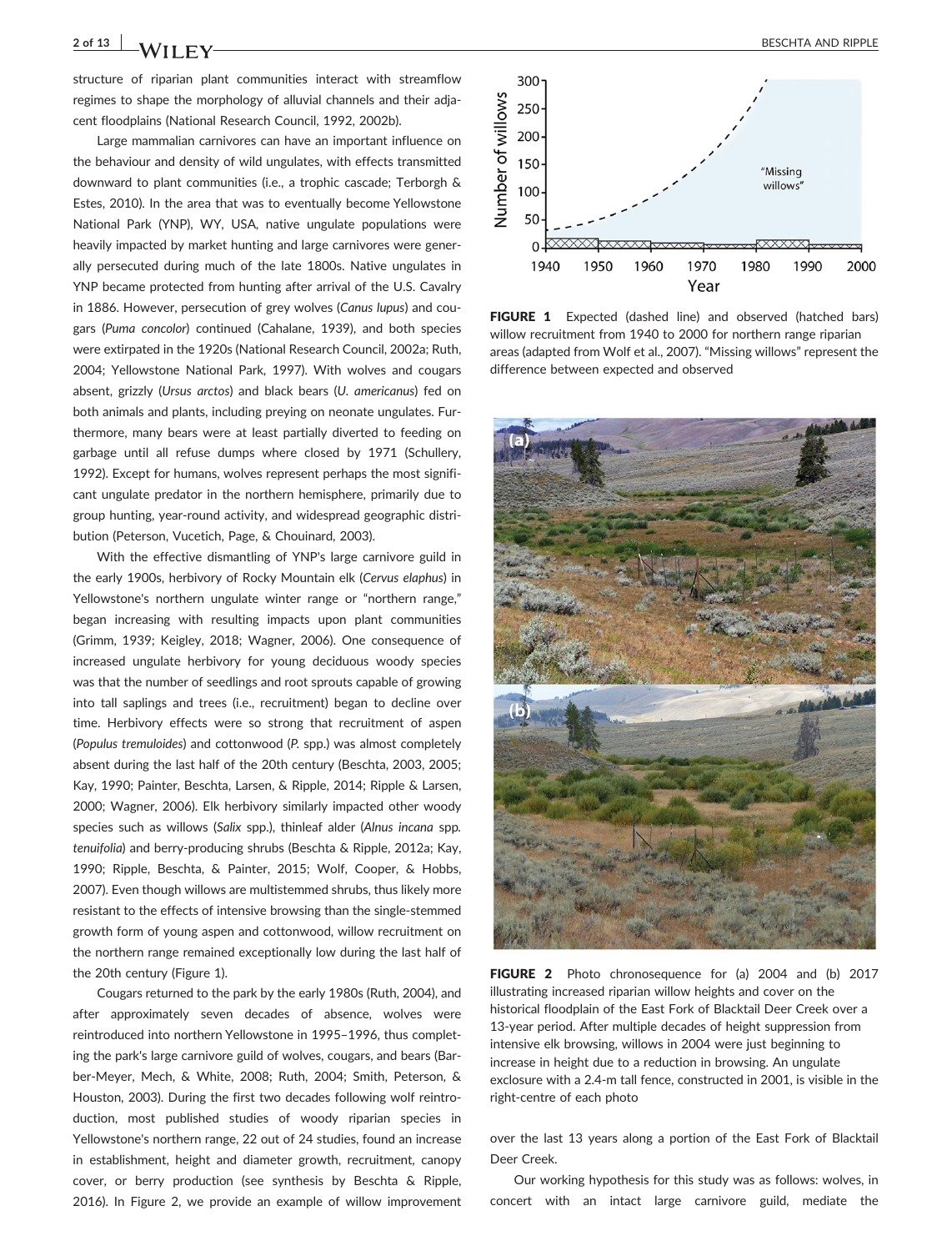behaviour/density of elk, their primary prey, thereby indirectly influencing the composition, structure, and functioning of riparian plant communities with potentially consequent effects on channel morphology. In other words, the question "Can large carnivores change streams?" inherently involves assessing effects upon both riparian plant communities and channel morphology. Our specific objectives were to (a) characterize riparian vegetation and channel morphology that was present in the late 1990s, conditions reflective of the high levels of elk herbivory during previous decades, and (ii) determine to what extent, if any, the recovery of vegetation and channel morphology has begun to occur following 1995–1996 reintroduction of wolves.

#### 2 | STUDY AREA

YNP contains nearly  $9,000$  km<sup>2</sup> of diverse terrain in the Rocky Mountains. Along the park's northern boundary occurs the  $1,500$  km<sup>2</sup> northern range, of which approximately two-thirds lies within the park (Yellowstone National Park, 1997). Big sagebrush (Artemisia tridentata)‐steppe is the predominant vegetation type across the northern range, grading into mixed‐species coniferous forests at higher elevations. Diverse assemblages of plant species are found along streams and rivers of the northern range, variously including conifers, cottonwoods, aspen, willows, thinleaf alder, and berry-producing shrubs. Multiple species of sedges (Carex spp.), grasses, and forbs are also common along streams and rivers.

The Blacktail Plateau occurs near the geographic centre of YNP's northern range, with elevations mostly between 2,000 and 2,500 m. The West and East Forks of Blacktail Deer Creek join to form the main stem of this stream, which eventually flows into the Yellowstone River ~6 km further downstream. Sagebrush‐steppe prevails across most of the gentle‐moderately sloping terrain of this northerly facing plateau with scattered stands of aspen in swales or along hill toeslopes, where they utilize meltwater from winter snowpack accumulations or local groundwater sources. Willow‐sedge communities are common along stream channels and floodplains (Figure 2); their occurrence sometimes augmented by subsurface water sources along toeslopes.

#### 3 | METHODS

#### 3.1 | Predator, prey, and beaver

We summarized National Park Service counts of wolves, elk, and beaver in the northern range over approximately the last two decades (i.e., 1995–2017) to identify population trends; both wolves (Carroll Michael, Phillips, Phillips, Lopes‐Gonzalez, & Schumaker, 2006) and beaver (Goldfarb, 2018; Rossell, Bozsér, Collen, & Parker, 2005) are considered keystone species. Wolf and elk counts occurred annually whereas beaver colonies were generally enumerated every other year. General trends in grizzly bear (Hamlin, Cunningham, & Alt, 2009; Schwartz et al., 2006) and cougar populations (Ruth, 2004; Stahler & Anton, 2014) were also summarized. Northern range population estimates of black bear were not available.

#### 3.2 | Riparian willows

In late August 2004, we sampled Geyer willow (S. geyeriana), a commonly occurring tall willow found along the West and East Forks of Blacktail Deer Creek, to characterize the long‐term effects of intensive elk herbivory upon willow communities. Three 100‐m reaches were utilized, two along the West Fork and one along the East Fork (fig. 1 in Beschta & Ripple, 2007a). The drainage area upstream of our West Fork and East Fork study reaches was 38 and 16  $km^2$ , respectively. In each reach, a 4‐m wide and 100‐m long belt transect, parallel to the stream and consisting of 25 segments (4  $\times$  4 m in size), was established along a side of the channel. We selected the tallest Geyer willow stem within each segment for detailed measurement. Because willows heights and recruitment had been suppressed by elk browsing over a period of many decades (Figure 1), the selected stems represented a "leading edge" indicator of any recent increases in willow heights. Along the entire length of each sampled stem, we recorded the occurrence of browsing (browsed or unbrowsed) at annual growth nodes as well as plant age and height at each node. On the basis of these plant architecture measurements, we were able to characterize browsing intensity from the late 1990s through 2004 by using only those stems <200 cm in height (i.e., accessible to elk) for calculating an average browsing rate (%) by year. We also delineated 25 sections (each 4 m in length) along our 100‐m reaches where canopy cover (%) over the stream surface was visually estimated for each section (Beschta & Ripple, 2007a).

Some 13 years later, in early September of 2017, we reoccupied the vegetation transects along the three study reaches. We measured the 2017 spring height (cm) and the occurrence of browsing (browsed or unbrowsed) of the tallest Geyer willow stem within each of the 25 segments (4  $\times$  4 m) along the three reaches. We again estimated willow canopy cover over the stream, repeating our methods from 2004.

#### 3.3 | Channel morphology

In 2017, we additionally measured horizontal and vertical dimensions of the channel at 25 cross‐sections, spaced at 4‐m intervals along each of the three study reaches (Figure 3). The presence of a "historical floodplain" was represented by elevationally paired surfaces on each side of the channel, a surface that normally extended several metres away from



FIGURE 3 Schematic of channel dimension measurements at 4-m intervals along the West and East Forks of Blacktail Deer Creek: (a) channel width (m) at the elevation of the historical floodplain, (b) historical floodplain height (m) above the water surface, (c) channel width (m) at the elevation of the inset floodplain, (d) inset floodplain height (m) above the water surface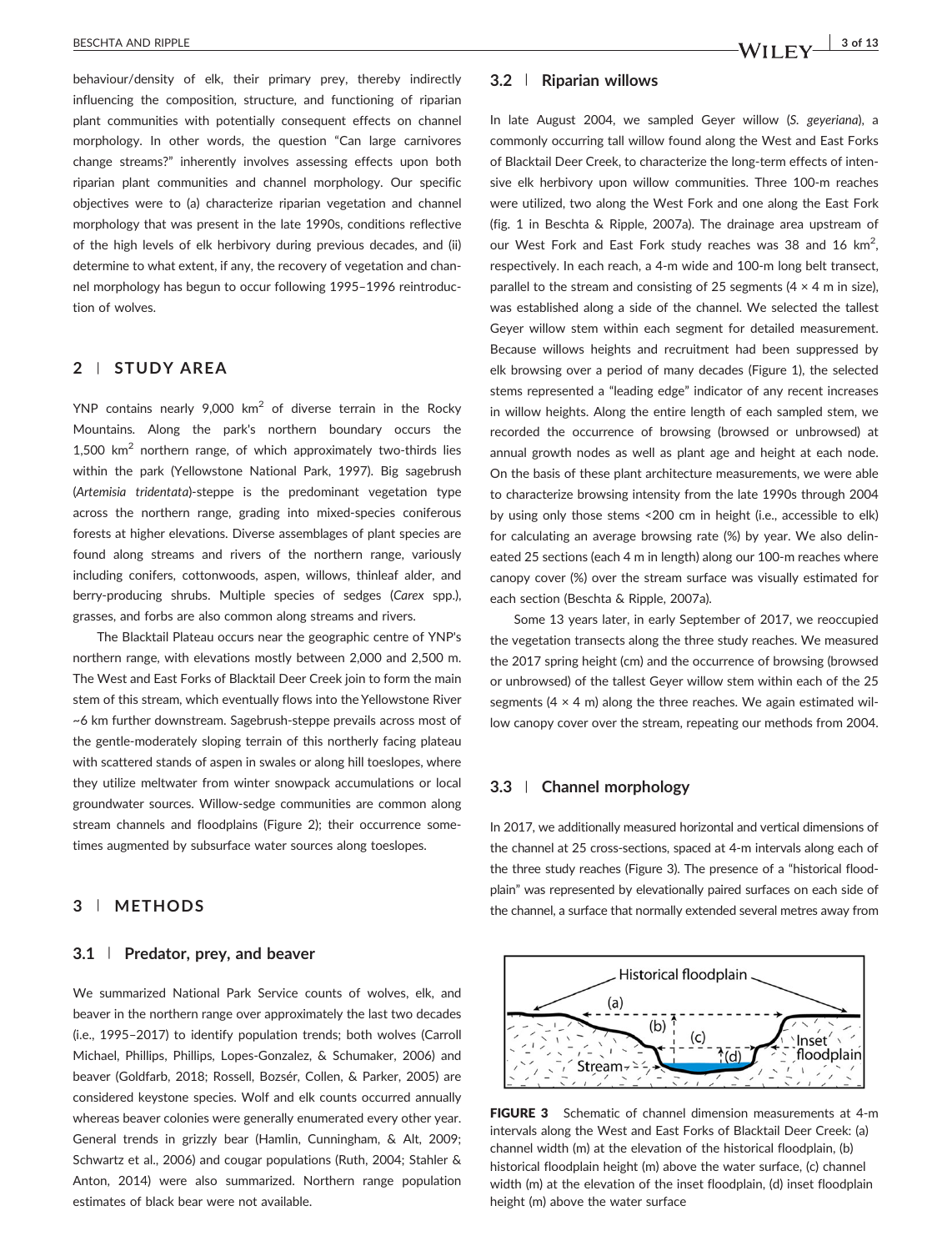the channel. This floodplain consisted of a relatively dark (organic rich) soil underlain by gravel substrate (Figure 4a). We also identified the occurrence of a rather continuous and narrow band of vegetation composed mostly of sedges and grasses, which was stabilizing streambanks and maintaining or initiating the formation of an inset floodplain within the "oversized" channel cross‐section (Figure 4b). Along portions of the channel, this inset floodplain was quite pronounced (Figure 5). We considered the occurrence of well‐vegetated streambanks and an inset floodplain to represent indicators of a recovering channel. At each cross‐section, we also measured the wetted width (m) and thalweg depth (i.e., deepest part of a wetted cross-section,  $m$ ) of the stream. We used  $t$ tests to evaluate for significant differences in average channel and stream dimensions between the West and East Forks.

Our channel measurements were used to characterize the average cross‐section geometry of the West and East Forks. On the basis of these measurements, we utilized the slope‐area method to develop bankfull discharge ( $Q_{bf}$ , m $^3$  s $^{-1}$ ) estimates for the (a) historical and (b) inset floodplain cross-sections where:  $Q_{bf} = n^{-1}A R^{2/3} S^{1/2}$ ; n = Manning's n, A = cross-sectional area of the channel (m<sup>2</sup>), R = hydraulic radius (m<sup>2</sup> m<sup>-1</sup>), and S = channel slope (m m<sup>-1</sup>; Dingman, 1984).



**FIGURE 4** Photo chronosequence for (a) 2004 and (b) 2017 showing streambank conditions along the West Fork of Blacktail Deer Creek. In 2004, streambank erosion of the historical floodplain (HFP) was ongoing as indicated by bank collapse of the dark (organic rich) soil. In 2017, a nearly continuous cover of vegetation has developed along the edge of the channel, stabilizing the streambank and initiating an emerging inset floodplain (IFP). An arrow identifies a background conifer that is common to both photos



FIGURE 5 Example of a relatively well-developed inset floodplain (IFP) occurring along both sides of the East Fork of Blacktail Deer Creek (2013 photo)

Manning's n is an index of channel roughness and was estimated from n = 0.034 R−0.290 (Beschta & Ripple, 2006), hydraulic radius is a hydraulic scaling factor for the channel and was calculated by dividing the channel's cross-sectional area (A,  $m^2$ ) with its wetted perimeter (P, m), and channel slope of the study reaches was determined using Google Earth<sup>©</sup>. To assess the frequency of overbank flows associated with the (a) historical and (b) inset floodplains, we utilized regional equations developed by Miller (2003) to estimate stream discharges  $(Q_{ri})$ for recurrence intervals (ri) ranging from 1.5 to 500 years. For each floodplain, bankfull discharge estimates (slope‐area methodology) were compared against recurrence interval discharges (Miller, 2003) to determine the frequency, in years, of overbank flows.

#### 3.4 | Beaver reach

Field observations indicated that beavers were absent from the West and East Forks of Blacktail Deer Creek in 2004. However, sometime prior to 2015, a beaver colony became established, and several dams were constructed approximately 700 m upstream of our West Fork study reaches. Within the 236‐m long "beaver reach" on the West Fork, we ascertained dam heights (m) in September of 2015, 2017, and 2018 by measuring the difference in elevation of water surfaces immediately upstream and downstream of each structure. In 2017, we also measured the height (m) of the historical floodplain above the water surface and thalweg depth (m) of the stream at 4‐m intervals along this reach.

### 4 | RESULTS

#### 4.1 | Predator, prey, and beaver

A total of 31 wolves were reintroduced into YNP during the winters of 1995–1996. After reintroduction, the northern range population increased at about 10 wolves per year, peaking at nearly 100 wolves in 2004 and then declining to approximately 40 wolves by 2017 (Figure 6a). Although annual counts of female grizzly bears inside the park remained essentially unchanged during 1983 to 2002 (Schwartz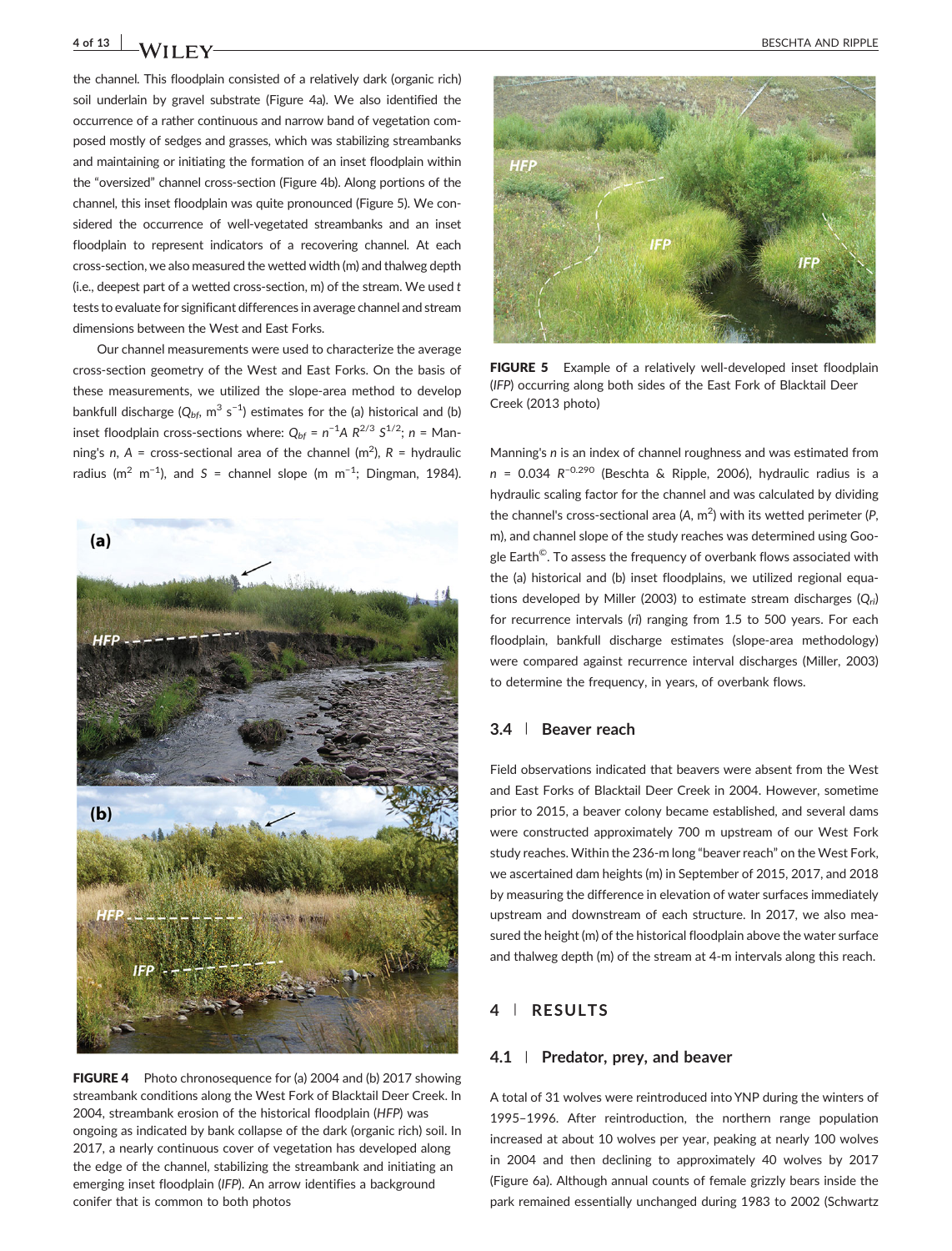

FIGURE 6 Northern range counts of (a) wolves, elk, and (b) beaver colonies from 1995 to 2017. Wolf and elk counts normally occurred annually whereas beaver colony counts were usually conducted on alternate years; elk count data for 1995 and 1996 were not available. Wolf and elk count data were provided by National Park Service; beaver colony counts were from Smith and Tyers (2012)

et al., 2006), the total number of grizzly bears in the northern range began to increase within a few years of wolf reintroduction (Hamlin et al., 2009). The minimum estimated number of adult and subadult cougars in the northern range averaged 18.2 during 1987–1991 (before wolf reintroduction) and 20.0 during 1999–2003 (after wolf reintroduction; Ruth, 2004); their numbers began to increase after 2003 (Stahler & Anton, 2014). Northern range elk populations have been in general decline since the mid‐1990s but seem to have stabilized at 4,000–5,000 animals in recent years (Figure 6a). After several decades of essentially no resident beaver colonies in northern range streams, their numbers have increased during the last two decades, attaining a total of 19 colonies by 2015 (Figure 6b).

#### 4.2 | Riparian willows

Plant architecture measurements of the selected Geyer willow stems within the three study reaches indicated browsing rates averaged 93–100% annually during 1996–1999, with plant heights averaging 28–52 cm. However, by 2004, the annual browsing rate for the three study reaches had declined to an average of 68%, and willow heights had increased to an average of 208 cm (Figure 7a). Thirteen years later, in 2017, the sampled willow stems averaged 310 cm in height, with more than 93% of them exceeding 200 cm (the general upper level of elk browse). In 2017, only one of these stems had been browsed.

Inspection of September 1995 aerial photographs indicated that vegetation canopy cover over the water surface was essentially absent along our study reaches. However, willow canopy cover over the water surface of the West and East Forks in 2004 averaged 19% and 70%, respectively, increasing to 43% and 93% by 2017 (Figure 7b).



FIGURE 7 (a) Average annual willow height and (b) average canopy cover over the stream during 1995–2017 for the West and East Forks of Blacktail Deer Creek. Dashed lines represent an estimation of general trends over time

#### 4.3 | Channel morphology

West Fork channel widths at the elevation of the historical and insert floodplains, as well as wetted widths of the stream, were significantly wider (P < 0.01) than those of the East Fork (Table 1), reflecting the fact that West Fork's drainage area above its study reaches was more than double that of the East Fork study reach. However, heights of the historical and inset floodplains above the water surface were not significantly different between forks ( $P > 0.05$ ); historical floodplain heights averaged 0.86 and 0.80 m for the West and East Forks, respectively, and inset floodplain heights averaged 0.30 and 0.28 m (Table 1).

Based on the slope‐area method of estimating discharge, bankfull discharge for the historical floodplain channel (i.e., the discharge that fills the channel to the elevation of the floodplain surface) was 14.7  $\mathrm{m}^{3}\,\mathrm{s}^{-1}$  for the West Fork and 4.9  $\text{m}^3$  s<sup>-1</sup> for the East Fork. Compared with regional discharge–frequency relationships (Miller, 2003), bankfull discharges are now estimated to occur, on average, approximately once every 500 years for the West Fork and once every 75 years for the East Fork. In contrast, bankfull flows associated with the inset floodplain had recurrence intervals of <1.5 years for both the West and East Forks (Table 1).

#### 4.4 | Beaver reach

In 2015, seven active beaver dams were present in West Fork with heights ranging from 0.15 to 0.95 m ( $\bar{x}$  = 0.41 m). Field observations at the time indicated more than one of these dams had diverted streamflow across portions of the historical floodplain. Beaver abandoned this reach sometime after 2015. In September of 2017, heights of the remnant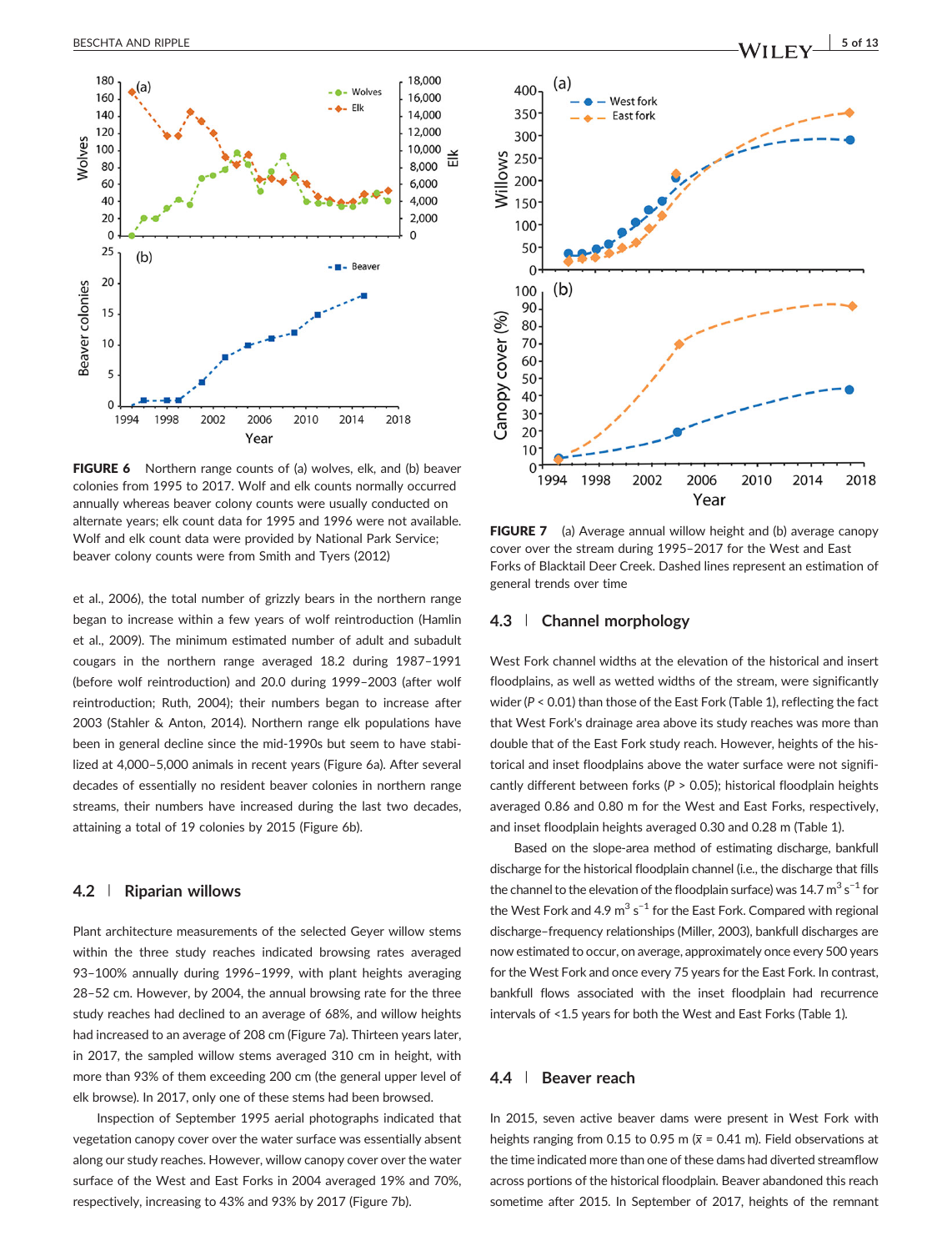# 6 of 13 **BESCHTA AND RIPPLE**

TABLE 1 Summary of average channel and stream dimensions, hydraulic variables, and estimated discharges for the West Fork and East Fork of Blacktail Deer Creek

|                                             | <b>Streams</b>                      |                                   |
|---------------------------------------------|-------------------------------------|-----------------------------------|
| <b>Variables</b>                            | <b>West Fork</b>                    | <b>East Fork</b>                  |
| Channel dimensions <sup>a</sup>             |                                     |                                   |
| Horizontal measurements                     |                                     |                                   |
| (a) Width at historical floodplain surface  | 6.3 m $(\pm 0.9 \text{ m})$         | 4.0 m $(\pm 0.8 \text{ m})^{**}$  |
| (b) Width at inset floodplain surface       | 3.6 m $(\pm 0.3 \text{ m})$         | 1.8 m $(\pm 0.2 \text{ m})^{**}$  |
| (c) Wetted width                            | 2.7 m $(\pm 0.2 \text{ m})$         | 1.4 m $(\pm 0.2 \text{ m})^{**}$  |
| Vertical measurements                       |                                     |                                   |
| (d) Height of historical floodplain surface | 0.86 m $(\pm 0.05$ m)               | 0.80 m $(\pm 0.05$ m) ns          |
| (e) Height of inset floodplain surface      | $0.30$ m ( $\pm 0.02$ m)            | 0.28 m $(\pm 0.02 \text{ m})$ ns  |
| (f) Thalweg depth                           | $0.28$ m ( $\pm 0.03$ m)            | 0.22 m $(\pm 0.04 \text{ m})^*$   |
| Cross-section area (A)                      |                                     |                                   |
| Historical floodplain channel               | 5.51 $m2$                           | 2.94 $m2$                         |
| Inset floodplain channel                    | 1.31 $m2$                           | $0.60 \text{ m}^2$                |
| Wetted perimeter (P)                        |                                     |                                   |
| Historical floodplain channel               | 8.30 m                              | $5.62$ m                          |
| Inset floodplain channel                    | 4.60 m                              | $2.52 \text{ m}$                  |
| Hydraulic radius (R)                        |                                     |                                   |
| Historical floodplain channel               | 0.66 $m^2 m^{-1}$                   | $0.52 \text{ m}^2 \text{ m}^{-1}$ |
| Inset floodplain channel                    | 0.29 m <sup>2</sup> m <sup>-1</sup> | 0.24 $m^2$ m <sup>-1</sup>        |
| Roughness coefficient $(n)^b$               |                                     |                                   |
| Historical floodplain channel               | 0.038                               | 0.041                             |
| Inset floodplain channel                    | 0.049                               | 0.051                             |
| Channel slope (S)                           | $0.018$ m m <sup>-1</sup>           | $0.011$ m m <sup>-1</sup>         |
| Bankfull discharge $(Q_{bf}^C)$             |                                     |                                   |
| Historical floodplain channel               | 14.7 $m^3$ s <sup>-1</sup>          | 4.9 $m^3$ s <sup>-1</sup>         |
| Inset floodplain channel                    | 1.6 $m^3$ s <sup>-1</sup>           | 0.47 $m^3$ s <sup>-1</sup>        |
| Recurrence interval discharge $(Q_{ri})^d$  |                                     |                                   |
| $Q_{1.5}$                                   | 2.1 $m^3$ s <sup>-1</sup>           | $0.9 \text{ m}^3 \text{ s}^{-1}$  |
| Q <sub>2</sub>                              | 2.7 $m^3$ s <sup>-1</sup>           | 1.2 $m^3$ s <sup>-1</sup>         |
| $Q_5$                                       | 4.5 $m^3$ s <sup>-1</sup>           | 2.1 $m^3$ s <sup>-1</sup>         |
| $Q_{10}$                                    | 5.9 $m^3$ s <sup>-1</sup>           | 2.8 $m^3$ s <sup>-1</sup>         |
| $Q_{25}$                                    | 7.7 $m^3$ s <sup>-1</sup>           | 3.8 $m^3$ s <sup>-1</sup>         |
| $Q_{50}$                                    | 9.0 $m^3$ s <sup>-1</sup>           | 4.5 $m^3$ s <sup>-1</sup>         |
| $Q_{100}$                                   | 10.5 $m^3$ s <sup>-1</sup>          | 5.3 $m^3$ s <sup>-1</sup>         |
| $Q_{500}$                                   | 14.3 $m^3$ s <sup>-1</sup>          | 7.5 $m^3$ s <sup>-1</sup>         |

Note. Channel measurements are illustrated in Figure 2. All measurements occurred in September 2017; t test comparisons of channel and stream dimensions for the West Fork versus the East Fork are also shown. \*Significant  $0.01 \le P \le 0.05$ . \*\*Highly significant at P < 0.01. ns indicates nonsignificant at P > 0.05.

<sup>a</sup>Values in parentheses represent ±95% confidence limits.

 $b_n$  = 0.034 R<sup>-0.290</sup>, where n = roughness coefficient and R = hydraulic radius (Beschta & Ripple, 2006).

 $\text{c}^{\text{c}}$ Bankfull discharge ( $Q_{bf}$ ) based on Manning equation (see Section 3.3).

<sup>d</sup>Recurrence interval discharge (Q<sub>ri</sub>) from empirical equations for Rocky Mountains Region, Wyoming (Miller, 2003, table 1, p. 20). Standard errors of estimate for recurrence interval discharges range from ±35% to ±55%.

dams ranged from 0.12 to 0.61 m  $\overline{x}$  = 0.31 m), and they were no longer capable of diverting water onto the historical floodplain. Beaver returned in 2018, with four active dams ranging from 0.5 to 1.0 m in height  $\overline{x}$  = 0.75 m). The average historical floodplain height of 0.61 m above the water surface along this reach was significantly lower ( $P < 0.01$ ) and the average thalweg depth of 0.34 m significantly deeper ( $P = 0.02$ ) in comparison with the West Fork study reaches without beaver (Table 1).

#### 5 | DISCUSSION

The extirpation of wolves and cougar in northern Yellowstone and their eventual return represents an unplanned landscape‐scale experiment over time. This natural experiment has provided new insights regarding the potential importance of a complete large carnivore guild (i.e., wolves, bears, and cougars) for maintaining biodiversity and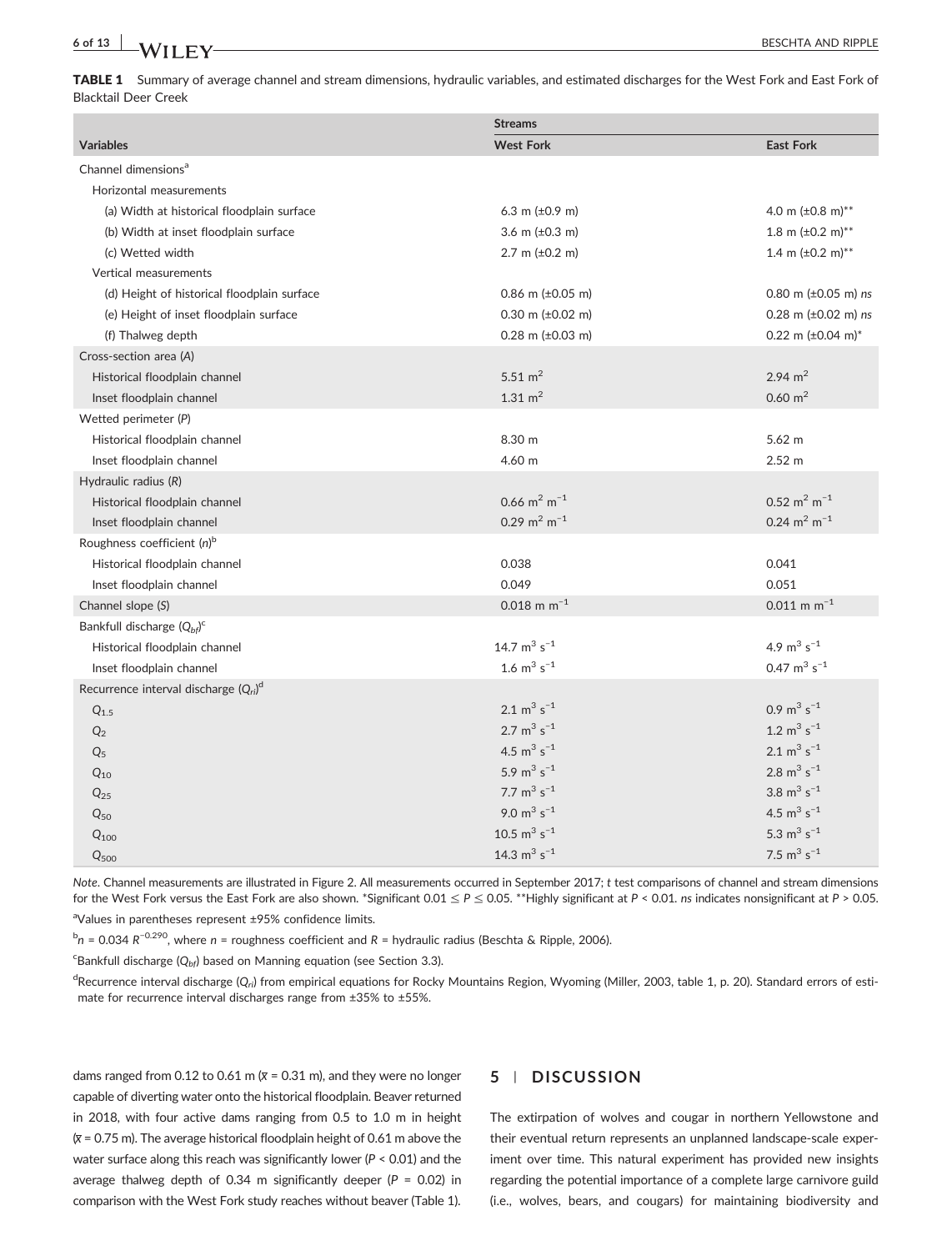ecosystem integrity along stream systems. Although we have not addressed the strength of the effect of wolves on elk, this relationship has been much studied. Even if elk behaviour and density in recent years have been affected by hunting outside the park or other factors, it is clear from various studies that the restoration of large carnivores, and wolves in particular, have played an essential role indirectly affecting the status and dynamics of riparian plant communities within Yellowstone's northern range (Beschta & Ripple, 2016, 2018; Painter, Beschta, Larsen, & Ripple, 2018; Peterson et al., in press; White et al., 2010; Wilmers & Levi, 2013).

With regard to the question "Can large carnivores change streams?" our results indicate the answer appears to be "yes" via the mechanism of a trophic cascade. At the end of seven decades of wolf absence, when cougar and bears were both present, our results indicated that Geyer willows, a commonly occurring tall willow in the northern range, were heavily browsed and their heights suppressed. These conditions allowed channel widening and incision to occur, eventually resulting in oversized channel cross‐sections and the loss of beaver. However, in the late 1990s, willows in our study reaches began to experience reduced herbivory leading to dramatic increases in height and canopy cover during subsequent years. Furthermore, the ongoing stabilization of streambanks by herbaceous and woody vegetation within channel cross‐sections and the presence of a well‐ vegetated inset floodplain indicated that contemporary stream channels appeared to be in the very early stage of a long-term recovery process. Our discussion below focuses on two important eras in the recent history of the northern range: (a) when wolves were absent and (b) and following their return.

#### 5.1 | Vegetation, channels, and beaver in the absence of wolves (1926–1995)

Unbeknown at the time, extirpation of grey wolves and cougars from northern Yellowstone in the 1920s initiated an extended period of increased elk herbivory. High levels of herbivory within Yellowstone's northern range during much of the 1900s impacted plant species with differing autecologies, growth forms, and palatabilities, eventually causing major modifications to upland and riparian vegetation (Kay, 1990; Chadde & Kay, 1996; Singer, 1996; Ripple & Larsen, 2000; Barmore, 2003; Beschta, 2003, 2005; Wambolt, 2005; Wolf et al., 2007). For our study reaches, willow measurements indicated that severe ungulate browsing (≥93% annually) and short heights (≤52 cm) continued into the late 1990s.

Riparian vegetation that has been altered by ungulate herbivory can have several important knock‐on effects such as (a) modification of food web support and physical habitat for terrestrial and aquatic wildlife species (Belsky, Matzke, & Uselman, 1999; Opperman & Merenlender, 2000) and (b) reduced streambank stability during periods of high discharge due to diminished root strength and reduced hydraulic roughness (Bennett & Simon, 2004; Sedell & Beschta, 1991; Simon & Collison, 2002). During the seven decades of wolf absence, plant communities along Blacktail Deer Creek deteriorated due to high levels of elk herbivory, followed by streambank erosion and channel incision. Overall, many stream and river channels in northern Yellowstone appear to have been greatly altered due to decades of intensive elk herbivory, particularly after the mid‐1900s (Beschta & Ripple, 2006, 2015; Persico & Meyer, 2009; Rosgen, 1993; Wolf et al., 2007).

The processes of channel widening and incision, either separately or in combination, ultimately results in an enlarged or oversized cross‐ section. By comparing bankfull discharge associated with the historical floodplain against peakflow magnitude over a range of recurrence intervals, we were able to hydrologically characterize the extent of change that has occurred. Results indicated contemporary bankfull discharges at the level of the historical floodplain now have recurrence intervals of ~500 and ~75 years for the West Fork and East Fork, respectively. In contrast, an early assessment of floodplain systems in the eastern United States found bankfull recurrence intervals of 1.1–3 years (Leopold, Wolman, & Miller, 1964). A more recent study of 76 streams across Oregon and Washington (Castro & Jackson, 2001) found bankfull flows had an average recurrence interval of 1.4 years (range = 1.0–3.1 years). Clearly, widening and incision have sufficiently enlarged channels along our study reaches such that frequent overbank flows onto the historical floodplain are now functionally absent. This dramatic shift from a frequently flooded floodplain surface to one that is rarely flooded, a surface perhaps now more accurately characterized as a "fluvial terrace" (Beechie, Pollock, & Baker, 2008), represents a major change in state for northern range channels and their riparian/aquatic systems.

Annually occurring snowmelt peakflows are a characteristic feature of Rocky Mountain stream systems, such as those in the northern range, and are an important mechanism contributing to the annual recharge of floodplain soil moisture and underlying water tables. However, oversized channel cross‐sections, via channel widening or incision, diminishes the frequency of occurrence of overbank flows and saturated soil conditions for adjacent floodplains, conditions normally required for maintaining hydrophytic and wetland vegetation. Any reduction in frequency of annual flooding therefore limits the spatial extent of such vegetation or decreases the likelihood that such plants can continue to persist. In southwestern Oregon, Chapin, Beschta, and Shen (2002) found that obligate wetland herbaceous plants of sedges and rushes were linked to overbank flows having an average recurrence interval of ≤2 years, willow-dominated sites were linked to recurrence interval flows of 3.5 years, and other riparian plant communities were linked to recurrence interval flows of 4.6 years, indicating a relatively tight connection between the frequency of overbank flows and the composition and spatial extent of riparian vegetation on adjacent floodplains.

Channel incision has the added effect of sometimes lowering water tables under adjacent floodplains (Bilyeu, Cooper, & Hobbs, 2008; Nash, Selker, Grant, Lewis, & Noël, 2018). Unless these water tables are supplemented from other sources, such as subsurface flow or shallow groundwater from adjacent hillslopes, decreased availability of subsurface moisture for floodplain vegetation is likely to occur during late summer. Diminished frequency of overbank flows and lowered water tables represent a major loss of hydrologic connectivity between a stream and its floodplain, a loss that usually reduces the distribution of hydrophytic vegetation and shifts the composition of plant communities towards species normally associated with drier sites.

Beaver populations in the northern range, which had generally rebounded from widespread trapping in the 1800s, again underwent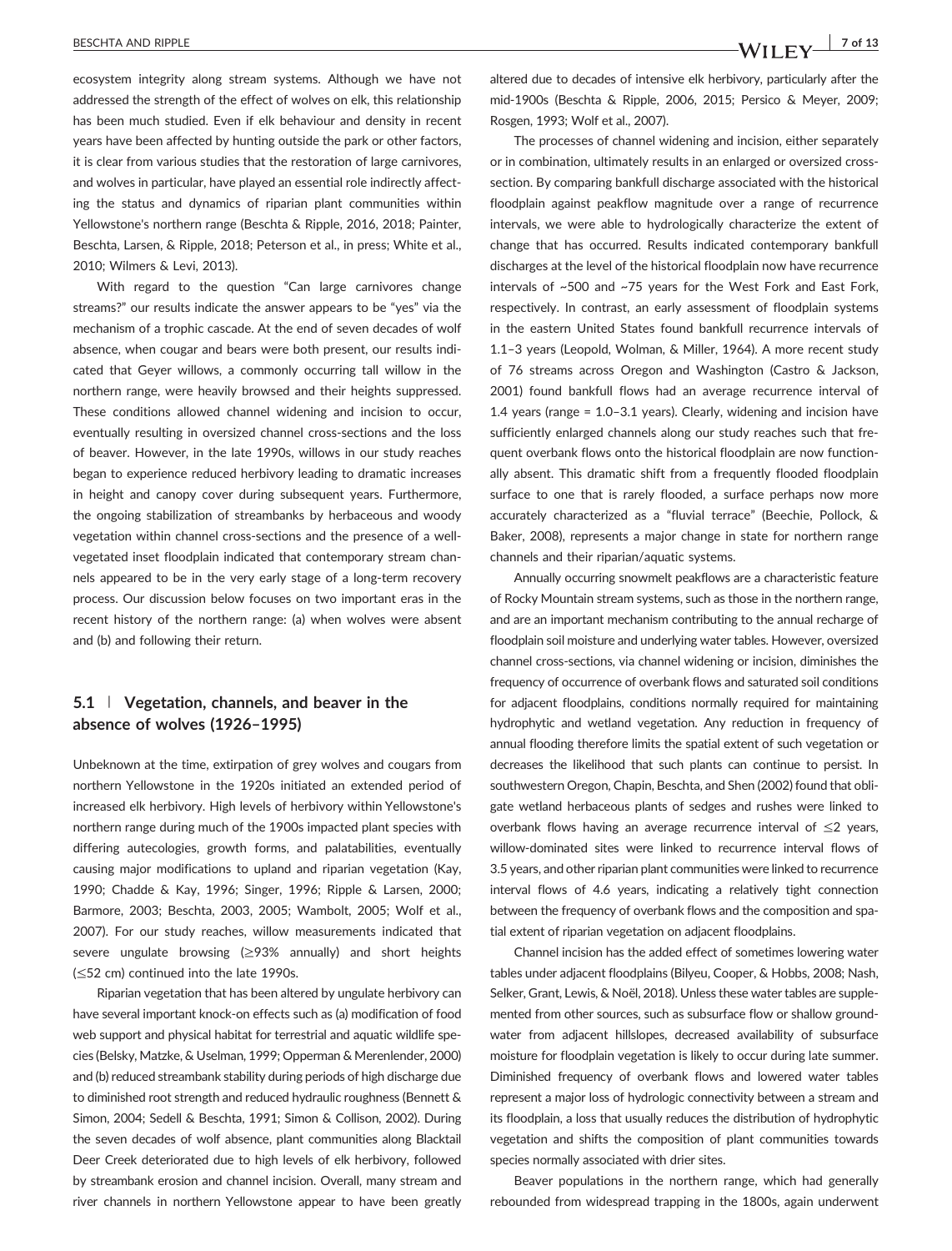# 8 of 13 BESCHTA AND RIPPLE

decline in the early 1900s. For example, in 1921, Warren (1926) identified 25 beaver colonies in a portion of the northern range, yet none of these colonies were present during a repeat survey in 1953 (Jonas, 1955). By the mid‐1900s, high levels of elk herbivory had depleted woody food sources and materials for dam construction (Ripple & Beschta, 2004; Smith & Tyers, 2012; Wolf et al., 2007). When young willow, aspen, cottonwood, and other deciduous woody species were unable to attain a sufficient size for use as food or dam construction material because of intensive elk herbivory, beaver colonies along northern range streams were no longer able to persist, and eventually, beaver pond deposits became incised (Persico & Meyer, 2009; Wolf et al., 2007). Persico and Meyer (2009) found that late Holocene beaver pond sediment deposits in northern range streams, deposits mostly <2 m in depth, were associated with nearly a third of the channels they studied, confirming that beaver historically were relatively widespread. The loss of beaver and the mutualism that normally exists between this species and diverse riparian ecosystems represents another important indirect consequence of large carnivore loss.

The severe alteration of riparian plant communities by native ungulates, following large carnivore extirpation or displacement, is an outcome that has been repeated in other portions of the western United States and Canada (Beschta & Ripple, 2007b, 2009; Hebblewhite & Smith, 2010; Hess, 1993; White, Olmsted, & Kay, 1998). Additionally, modified channels following apex predator loss have been identified in systems with vastly different peakflow regimes—snowmelt peakflows in the Rocky Mountains (Beschta & Ripple, 2006), convective storm peakflows in the arid southwest (Ripple & Beschta, 2006), and rain‐on‐snow peakflows in the coastal Pacific Northwest (Beschta & Ripple, 2008). Across vastly different ecosystems, the relatively consistent pattern of plant community alteration by large herbivores where large carnivores have been displaced, reduced, or extirpated and the ensuing channel adjustments in systems indicate that the indirect effects of these predators appear to have a pivotal role in sustaining the biodiversity and integrity of both riparian and aquatic habitats (Beschta & Ripple, 2012b).

### 5.2 | Vegetation, channels, and beaver following the return of wolves (1995–present)

Wolf reintroduction in the mid‐1990s completed the park's large predator guild and soon thereafter changes in elk vigilance, movement, group size, and foraging behaviour and larger scale changes in habitat selection in the northern range were documented (Fortin et al., 2005; Gower et al., 2009; Laundré, Hernandez, & Altendorf, 2001; White et al., 2009; White et al., 2012). For example, Beyer (2006) found that "elk consistently avoided being close to riparian areas at all times of the day" and detected as early as 1997 an increase in the diameter growth of Geyer and Booth (S. boothii) willow. For our study reaches along the West and East Forks, it was not until about 2000, when the northern range wolf population was approaching its maximum (Figure 6a), that browsing rates of Geyer willow began to decrease and their heights increase. However, the simultaneous decrease in browsing and increase in riparian plant heights we measured have also been observed in various other northern range studies (see synthesis by Beschta & Ripple, 2016). An inverse relationship between browsing intensity and plant heights is central to a trophic cascades hypothesis as it clearly defines the mechanism via which the trophic cascade occurs (Beyer, Merrill, Varley, & Boyce, 2007).

If browsing is sufficiently reduced, willows stems can eventually escape herbivory when they become tall enough. The preponderance of the selected Geyer willow stems along the West and East Forks that were >200 cm in height in 2017 indicated these stems were sufficiently tall that they no longer were likely to experience herbivory from elk. Overall, a major shift in the dynamics of deciduous woody plant communities appears underway in various portions of Yellowstone's norther range, from a situation of where the height growth of young woody plants was continuously suppressed when wolves were absent to one of reduced browsing and increasing heights in recent years (Beschta & Ripple, 2016; Painter, Beschta, Larsen, & Ripple, 2015; Peterson et al., in press). The ongoing recovery of riparian plant communities in YNP's northern range is perhaps even more remarkable given that a long‐term warming and drying trend is currently underway (Abatzoglou, Rupp, & Mote, 2014; Beschta & Ripple, 2016).

Concurrent with increased willow heights, our results indicated major increases in willow canopy cover over the stream surface, from a near absence in 1995 to 43% and 93% in 2017 for the West Fork and East Forks, respectively. The greater increase in canopy cover of the East Fork, relative to the West Fork, may be due to (a) the width of the East Fork channel at the elevation of its historical floodplain was, on average, 2.3 m narrower than that of the West Fork and (b) the wetted surface width of the East Fork stream was approximately half that of the West Fork (Table 1). Thus, even for willows of comparable size and frequencies along these two forks, those along the East Fork were able to provide a greater amount of cover directly over the stream surface.

The pronounced increase in canopy cover that occurred for both streams during the last two decades represents a crucial indicator of an improving aquatic thermal regime and improved food web support for aquatic biota, particularly cold water fish species. Canopy cover can reduce the amount of solar radiation reaching a stream, especially important during summertime periods when solar angles are high, day lengths are long, and flows are normally low, thereby mediating potential increases in water temperature (Johnson, 2004; Sun et al., 2015). Furthermore, invertebrates in the canopies of near-channel willows provide food for fish and seasonal leaf-fall represents an important carbon base for aquatic invertebrates which, in turn, provide "reciprocal flows of invertebrate prey" to adjacent terrestrial consumers (Gregory et al., 1991; Baxter et al., 2005; Saunders and Fausch, 2012).

Observations of channel banks in 2004 indicated they were generally continuing to erode. However, by 2017, a nearly continuous belt of predominantly herbaceous plants, mostly sedges and grasses, and the periodic occurrence of willows and alder had begun to stabilize streambanks and accumulate sediment, potentially contributing to channel narrowing. As part of this restoration process, we observed an inset floodplain (Beechie et al., 2008; Booth & Fischenich, 2015) within the oversized channel. If sediment deposition on this floodplain continues, over time, it will contribute to the incremental vertical accretion of its surface.

Along the West Fork's beaver reach, the tallest beaver dam was 0.95 m in height in 2015 and had diverted water onto portions of the historical floodplain, re-establishing perhaps for the first time in over half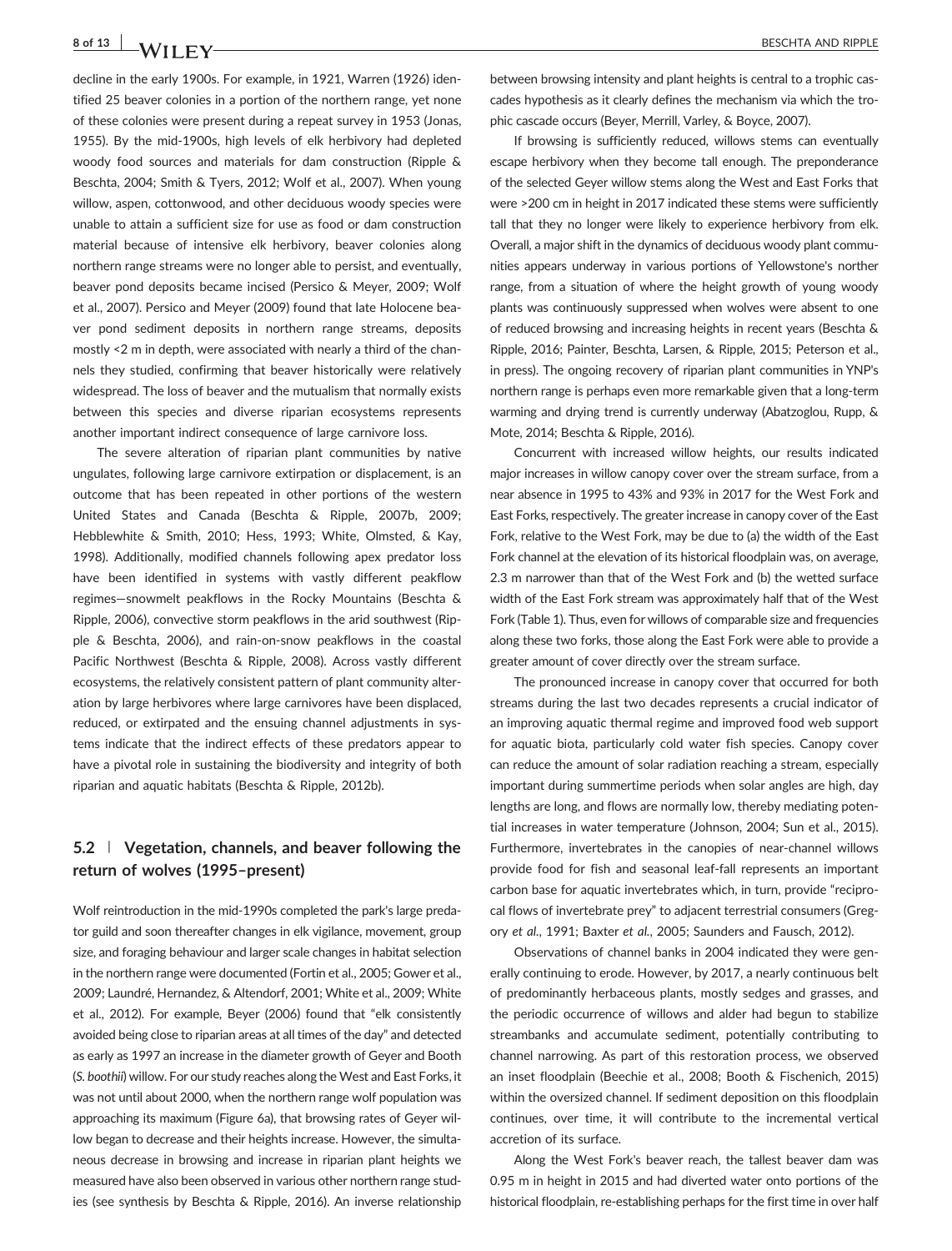a century the mutualistic relationship between beaver and willow‐sedge communities, a relationship that normally allows both to thrive (Baker, Ducharme, Mitchell, Stanley, & Peinetti, 2005; Fairfax & Small, 2018). Beaver abandoned this reach in 2017 and the tallest remaining dam that year was 0.61 m tall, no longer of sufficient height to cause overbank flows. However, they returned in 2018, and their tallest dam was 1.0 m in height. In an eastern Oregon study, where increased willow growth occurred following the removal of livestock grazing, the annual number of beaver dams along a 25‐km reach varied year‐to‐year during a 17‐year period of study, ranging from 0.35 to 4.1 dams km<sup>-1</sup>. Over time, the periodic breaching and construction of dams increased channel complexity through sediment deposition and the formation of new pools, riffles, and meanders (Demmer & Beschta, 2008). The reason for beaver abandoning the West Fork in 2017 is not known, but beaver can be prey for various carnivores, including wolves, cougar, bears, and coyotes (Canis latrans; Baldwin, 2017; Peterson & Ciucci, 2003).

Field observations in 2017 indicated that in‐channel sediment deposition had occurred within recent years, particularly for the most upstream beaver ponds. Such accumulations can improve conditions for the germination, establishment, and growth of riparian vegetation (Bigler, Butler, & Dixon, 2001; Cooper, Dickens, Hobbs, Christensen, & Landrum, 2006). Even with this deposition, average thalweg depths along the beaver reach remained 23% deeper relative to the West Fork channel reaches without beaver, indicating a more diverse pool‐riffle morphology. Streams that are deeper experience reduced daily fluctuations in water temperatures and lower maximum daily temperatures during the summer months, compared with those that are shallower (Boyd & Kasper, 2004; Brown, 1969). In addition, greater variation in pool‐riffle depths in deeper channels provide improved cover and rearing habitat for fish (Roussel & Bardonnet, 1997; Sullivan, Mažeika, Watzin, & Hession, 2006).

The height of the historical floodplain above the water surface along the beaver reach was 29% lower in comparison with the West Fork channel reaches without beaver. However, it is not known if (a) beaver select sites with relatively low amounts of channel incision or (b) the recent deposition of sediment along the streambed, due to the presence of beaver dams, had increased bed elevations relative to the historical floodplain.

In an experiment designed to assess the potential for beaver dams to augment floodplain water tables, Bilyeu et al. (2008) selected four sites in the northern range (one on the West Fork of Blacktail Deer Creek, two on the East Fork of Blacktail Deer Creek, and an additional site on Elk Creek) where channel incision was >1 m in depth and floodplain water table depths in late summer averaged ~1.2 m below the surface. Even along some of these deeply incised channels, willows accessible to elk and other large herbivores have been able to slowly increase in height over time; the tallest 25% of them increasing from a height of ~100 cm in 2001–2004 to nearly 200 cm in 2016 (Peterson et al., in press). When artificial dams to the height of the historical floodplain were constructed within the incised channel, replicating the hydraulic effect of a channel‐spanning beaver dam, water table depths were ~0.8 m below the floodplain surface and willow heights increased. Even larger willow height increases ensued when all herbivory was curtailed by the construction of ungulate exclosures (Marshall, Hobbs, & Cooper, 2013). In Rocky Mountain National Park, Zeigenfuss, Singer, Williams, and Johnson (2002) found that water

tables <1 m in depth did not reduce the productivity of willows and other shrubs. Similarly, Beschta and Ripple (2007a) found no significant effect on willow heights for plants with root collars <0.9 m in elevation above the surface of a stream. Even though channel incision is a common feature for many streams across the northern range (Persico & Meyer, 2009; Wolf et al., 2007), it appears that recovery of tall willow communities is likely to occur if the depth of channel incision is ≤1 m, as long as high levels of ungulate herbivory are not occurring.

Channel widening and incision since the mid‐1950s may affect the capability of beaver to return to previously used reaches in the northern range. For example, if channel incision >1 m in depth inhibits the recovery of tall willow communities, this may, in turn, reduce the likelihood of colonization by beaver. And where beaver colonies and their dams are temporary (e.g., only last for a few years), any potential infilling of stream beds from sediment deposition is likely to occur sporadically over time and space. Nevertheless, if beaver populations continue to increase over time, the ecological effects of these "ecosystem engineers" (Goldfarb, 2018) may well have a significant role in restoring riparian vegetation, floodplains, and channel dimensions for at least portions of northern range streams.

There appear to be many positive ecological effects occurring now that northernYellowstone has a complete large carnivore guild; however, several factors may limit the strength of these effects:

- 1. Stabilization of channel streambanks with vegetation and the occurrence of an inset floodplain are important components of channel recovery. However, the magnitude of channel widening and incision that occurred in the mid‐late 1900s along some northern range streams (e.g., Blacktail Deer Creek) may have been sufficiently great that frequent flooding of the historical floodplain at some time in the future is no longer achievable. In other words, historical floodplains along some reaches may remain hydrologically disconnected from their streams (Beschta & Ripple, 2006; Bilyeu et al., 2008; Rosgen, 1993; Wolf et al., 2007), thus representing an alternative state and legacy effect of large carnivore removal.
- 2. For stream reaches with deeply incised channels (i.e., >1 m), recovery of willow communities on the historical floodplain may be problematic unless local water tables are naturally augmented by subsurface flow from adjacent hillslopes (Beschta & Ripple, 2007a; Marshall et al., 2013; Zeigenfuss et al., 2002).
- 3. Where tall willow recovery is occurring along northern range streams, this situation provides improved opportunities for beaver to recolonize whereby their dams can elevate water tables and cause sediment deposition. Beaver dams, by increasing the extent and frequency of overbank flows onto the historical floodplain, can contribute to an expanded willow‐sedge community (Baker et al., 2005), thus assisting in the long‐term recovery of northern range riparian and aquatic ecosystems.
- 4. A warming and drier climate is currently occurring in the northern range (Abatzoglou et al., 2014; Beschta & Ripple, 2016), conditions that may not be conducive to improved riparian plant communities. If ongoing trends in annual temperature (increase), annual precipitation (decrease), and annual snowfall (decrease) continue into the future, they may have a growing influence on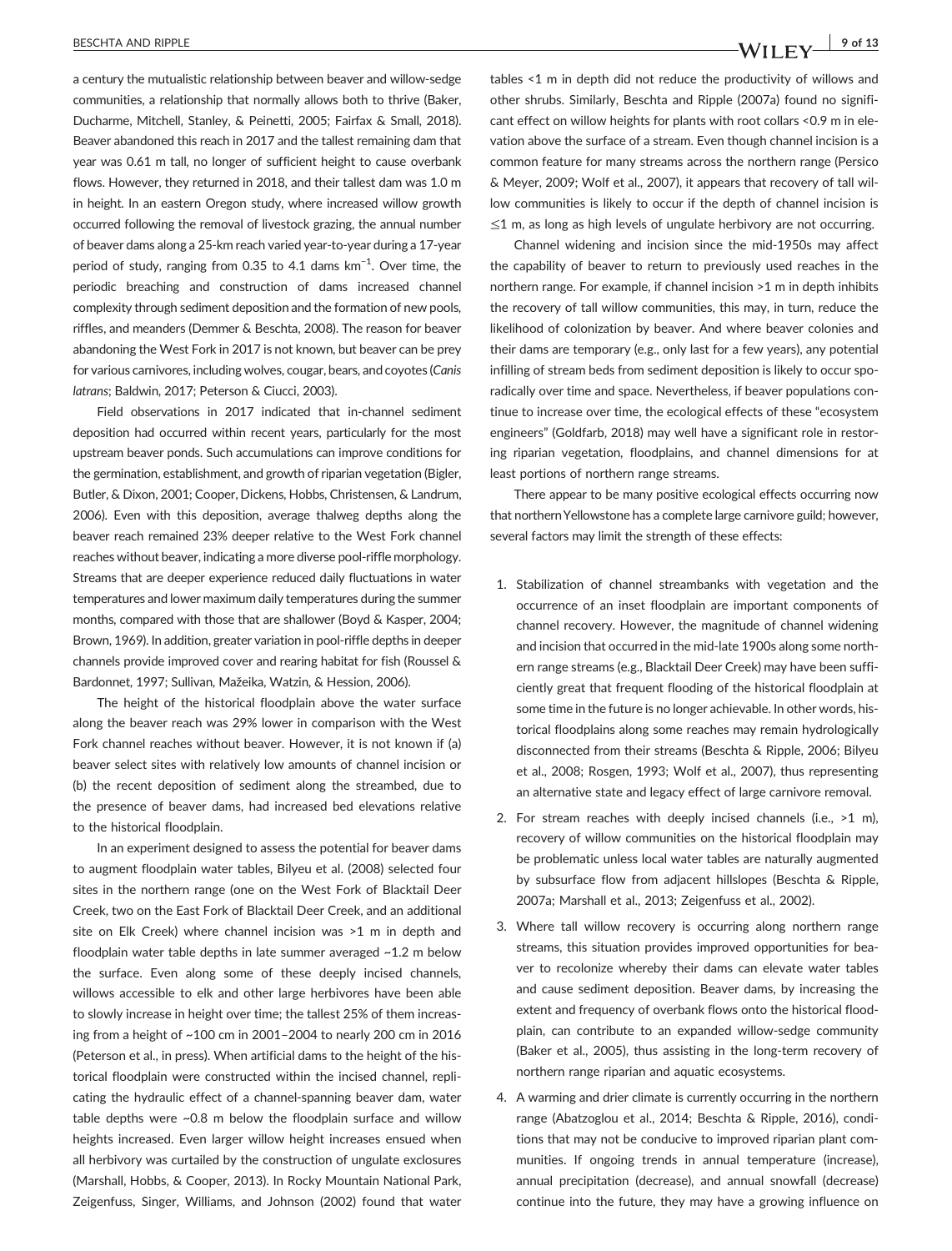### 10 of 13 **BESCHTA AND RIPPLE**

against the effects of climate change.

5. Perhaps some of the most important factors currently limiting the recovery of riparian plant communities in portions of Yellowstone's northern range are the intensive herbivory (grazing and browsing) and trampling effects of bison (Beschta & Ripple, 2015, 2016; Keigley, 2018; Painter & Ripple, 2012). Northern range bison numbers have increased greatly over the last two decades, and the collective biomass of bison is now greater than that of elk. Bison tend to remain within the northern range throughout the year thus potentially grazing or browsing plant communities multiple times during a growing season, whereas elk use is mostly seasonal (i.e., winter range) and occurs primarily at the end of a growing season. Mature bison are considerably larger than elk and thus much more likely to cause soil compaction and streambank collapse due to trampling. Wetlands, springs, streams, and riparian areas, particularly along major valley bottoms (e.g., Lamar Valley and Little America), are currently experiencing high levels of herbivory and trampling from bison, thus generally preventing recovery of these biologically and hydrologically important systems.

The widening and incision of channels that was prevalent in our study reaches are consistent with other stream and river studies in the northern range (Beschta & Ripple, 2006, 2008, 2012b; Persico & Meyer, 2009; Ripple & Beschta, 2006; Rosgen, 1993; Wolf et al., 2007) and tend to confirm that the indirect effects of predator removal do indeed extend to streams and their channels. These results further suggest that the removal of wolves across the western United States a century ago, along with the persecution and possible extirpation of other large carnivores, may have had unintended consequences to the biodiversity of riparian communities and the dimensions of alluvial channels, consequences impacting the physical habitat needs and food webs of a wide range of terrestrial and aquatic wildlife species, including beaver.

Except where riparian areas are being heavily impacted by bison in the Yellowstone's northern range or where stream incision has been particularly severe, the increasing robustness of willow-sedge communities in the presence of an ecologically effective large carnivore guild offers considerable promise for stabilizing streambanks, narrowing channels, hydrologically reconnecting floodplains, and improving the overall ecological integrity of riparian and aquatic ecosystems. In retrospect, Yellowstone's unplanned experiment in time has provided an enriched perspective of the potential importance of large carnivores, via a trophic cascade, in mediating the structure and function of these important ecosystems. These results also have implications for the conservation of streams in other areas of the world where large carnivore species have been extirpated or reintroduced.

#### ACKNOWLEDGEMENTS

We are very appreciative of census data for wolves, elk, and beaver provided by Yellowstone National Park. This work was supported in part by National Science Foundation Grant 1754221. We appreciate review comments by L. E. Painter, two anonymous reviewers, and figures by S. Arbogast.

#### ORCID

Robert L. Beschta <http://orcid.org/0000-0001-8139-8214>

#### **REFERENCES**

- Abatzoglou, J. T., Rupp, D. E., & Mote, P. W. (2014). Seasonal climate variability and change in the Pacific Northwest of the United States. Journal of Climatology, 27, 2125–2142. [https://doi.org/10.1175/JCLI](https://doi.org/10.1175/JCLI-D-13-00218.1)‐ D‐13‐[00218.1](https://doi.org/10.1175/JCLI-D-13-00218.1)
- Baker, B. W., & Cade, B. S. (1995). Predicting biomass of beaver food from willow stem diameters. Journal of Range Management, 48, 322–326. <https://doi.org/10.2307/4002484>
- Baker, B. W., Ducharme, H. C., Mitchell, D. C. S., Stanley, T. R., & Peinetti, H. R. (2005). Interaction of beaver and elk herbivory reduces standing crop of willow. Ecological Applications, 15, 110–118. [https://doi.org/](https://doi.org/10.1890/03-5237) [10.1890/03](https://doi.org/10.1890/03-5237)‐5237
- Baldwin, J. (2017). Institutional obstacles to beaver recolonization and potential climate change adaptation in Oregon, USA. Pacific Coast Geographers, 79, 93–114.<https://doi.org/10.1353/pcg.2017.0005>
- Barber‐Meyer, S. M., Mech, L. D., & White, P. J. (2008). Elk calf survival and mortality following wolf restoration to Yellowstone National Park. Wildlife Monographs, 169, 1–30. [https://doi.org/10.2193/2008](https://doi.org/10.2193/2008-004)‐004
- Barmore, W. J. (2003). Ecology of ungulates and their winter range in northern Yellowstone National Park: Research and synthesis 1962–1970. Yellowstone National Park, Mammoth Hot Springs, WY: Yellowstone Center for Resources.
- Baxter, C. V., Fausch, K. D., & Saunders, W. C. (2005). Tangled webs: Reciprocal flow of invertebrate prey link streams and riparian zones. Freshwater Biology, 50, 201–220. [https://doi.org/10.1111/j.1365](https://doi.org/10.1111/j.1365-2427.2004.01328.x)‐ [2427.2004.01328.x](https://doi.org/10.1111/j.1365-2427.2004.01328.x)
- Beechie, T. J., Pollock, M. M., & Baker, S. (2008). Channel incision, evolution and potential recovery in the Walla Walla and Tucannon River basins, northwestern USA. Earth Surface Processes and Landforms, 33, 784–800.<https://doi.org/10.1002/esp.1578>
- Belsky, A. J., Matzke, A., & Uselman, S. (1999). Survey of livestock influences on stream and riparian ecosystems in the western United States. Journal of Soil and Water Conservation, 54, 419–431.
- Bennett, S. B., & Simon, A. (Eds.) (2004). Riparian vegetation and fluvial morphology. Water science and application ( ed., Vol. 8). Washington, DC: American Geophysical Union.
- Beschta, R. L. (2003). Cottonwoods, elk, and wolves in the Lamar Valley of Yellowstone National Park. Ecological Applications, 13, 1295–1309. [https://doi.org/10.1890/02](https://doi.org/10.1890/02-5175)‐5175
- Beschta, R. L. (2005). Reduced cottonwood recruitment following extirpation of wolves in Yellowstone's northern range. Ecology, 86, 391–403. [https://doi.org/10.1890/04](https://doi.org/10.1890/04-0964)‐0964
- Beschta, R. L., & Ripple, W. J. (2006). River channel dynamics following the extirpation of wolves in northwestern Yellowstone National Park, USA. Earth Surface Processes and Landforms, 31, 1525–1539. [https://doi.org/](https://doi.org/10.1002/esp.1362) [10.1002/esp.1362](https://doi.org/10.1002/esp.1362)
- Beschta, R. L., & Ripple, W. J. (2007a). Increased willow heights along northern Yellowstone's Blacktail Deer Creek following wolf reintroduction. Western North American Naturalist, 67, 613–617. [https://doi.org/](https://doi.org/10.3398/1527-0904(2007)67%5b613:IWHANY%5d2.0.CO;2) 10.3398/1527‐[0904\(2007\)67\[613:IWHANY\]2.0.CO;2](https://doi.org/10.3398/1527-0904(2007)67%5b613:IWHANY%5d2.0.CO;2)
- Beschta, R. L., & Ripple, W. J. (2007b). Wolves, elk, and aspen in the winter range of Jasper National Park. Canadian Journal of Forest Research, 37, 1873–1885. [https://doi.org/10.1139/X07](https://doi.org/10.1139/X07-017)‐017
- Beschta, R. L., & Ripple, W. J. (2008). Wolves, trophic cascades, and rivers in Olympic National Park, USA. Ecohydrology, 1, 118–130. [https://doi.](https://doi.org/10.1002/eco.12) [org/10.1002/eco.12](https://doi.org/10.1002/eco.12)
- Beschta, R. L., & Ripple, W. J. (2009). Large predators and trophic cascades in terrestrial ecosystems of the western United States. Biological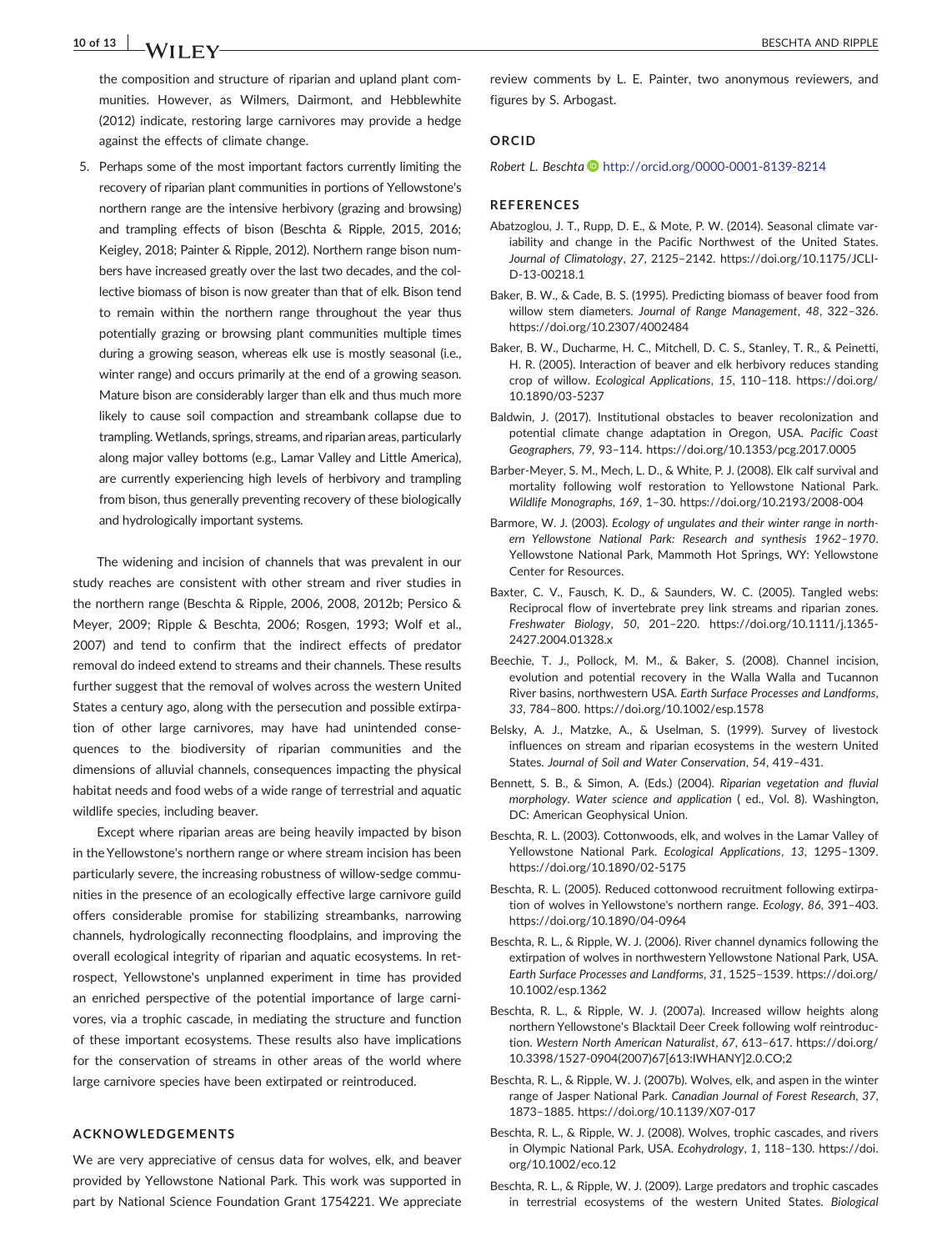- Beschta, R. L., & Ripple, W. J. (2012a). Berry‐producing shrub characteristics following wolf reintroduction in Yellowstone National Park. Forest Ecology and Management, 276, 132–138. [https://doi.org/10.1016/j.](https://doi.org/10.1016/j.foreco.2012.03.035) [foreco.2012.03.035](https://doi.org/10.1016/j.foreco.2012.03.035)
- Beschta, R. L., & Ripple, W. J. (2012b). The role of large predators in maintaining riparian plant communities and river morphology. Geomorphology, 157‐158, 88–98.<https://doi.org/10.1016/j.geomorph.2011.04.042>
- Beschta, R. L., & Ripple, W. J. (2015). Divergent patterns of riparian cottonwood recovery after the return of wolves in Yellowstone, USA. Ecohydrology, 8, 58–66.<https://doi.org/10.1002/eco.1487>
- Beschta, R. L., & Ripple, W. J. (2016). Riparian vegetation recovery in Yellowstone: The first two decades after wolf reintroduction. Biological Conservation, 198, 93–103. [https://doi.org/10.1016/j.](https://doi.org/10.1016/j.biocon.2016.03.031) [biocon.2016.03.031](https://doi.org/10.1016/j.biocon.2016.03.031)
- Beschta, R. L., & Ripple, W. J. (2018). Trophic cascades at multiple spatial scales shape recovery of young aspen in Yellowstone. Forest Ecology and Management, 413, 62–69.<https://doi.org/10.1016/j.foreco.2018.01.055>
- Beyer, H. L. (2006). Wolves, elk and willow on Yellowstone National Park's northern range. MS thesis, University of Alberta, Edmonton, AL.
- Beyer, H. L., Merrill, E. H., Varley, N., & Boyce, M. S. (2007). Willow on Yellowstone's northern range: Evidence for a trophic cascade? Ecological Applications, 17, 1563–1571. [https://doi.org/10.1890/06](https://doi.org/10.1890/06-1254.1)‐1254.1
- Bigler, W., Butler, D. R., & Dixon, R. W. (2001). Beaver‐pond sequence morphology and sedimentation in northwestern Montana. Physical Geography, 22, 531–540. [https://doi.org/10.1080/](https://doi.org/10.1080/02723646.2001.10642758) [02723646.2001.10642758](https://doi.org/10.1080/02723646.2001.10642758)
- Bilyeu, D. M., Cooper, D. J., & Hobbs, N. T. (2008). Water tables constrain height recovery of willow on Yellowstone's northern range. Ecological Applications, 18, 80–92. [https://doi.org/10.1890/07](https://doi.org/10.1890/07-0212.1)‐0212.1
- Booth, D. B., & Fischenich, C. J. (2015). A channel evolution model to guide sustainable urban stream restoration. Royal Geographical Society, 47, 408–421.<https://doi.org/10.1111/area.12180>
- Boyd, M., & Kasper, B. (2004). Analytical methods for dynamic open channel heat and mass Transfer: methodology for the heat source model version 7.0. Retrieved from<http://www.heatsourc.info>.
- Brown, G. W. (1969). Predicting temperatures of small streams. Water Resources Research, 5, 68–71. [https://doi.org/10.1029/](https://doi.org/10.1029/WR005i001p00068) [WR005i001p00068](https://doi.org/10.1029/WR005i001p00068)
- Cahalane, V. H. (1939). The evolution of predator control policy in the National Parks. Journal of Wildlife Management, 3, 229–237. [https://](https://doi.org/10.2307/3796106) [doi.org/10.2307/3796106](https://doi.org/10.2307/3796106)
- Carroll Michael, K., Phillips, C., Phillips, M. K., Lopes‐Gonzalez, C. A., & Schumaker, N. H. (2006). Defining recovery goals and strategies for endangered species: The wolf as a case study. Bioscience, 56, 25–37.
- Castro, J. M., & Jackson, P. L. (2001). Bankfull discharge recurrence intervals and regional hydraulic geometry relationships: Patterns in the Pacific Northwest, USA. Journal of the American Water Resources Association, 37, 1249–1262. [https://doi.org/10.1111/j.1752](https://doi.org/10.1111/j.1752-1688.2001.tb03636.x)‐1688.2001.tb03636.x
- Chadde, S., & Kay, C. E. (1996). Tall‐willow communities on Yellowstone's northern range: A test of the "natural regulation" paradigm. In F. J. Singer (Ed.), Effects of grazing by wild ungulates in Yellowstone National Park (pp. 165-184). Denver, CO: National Park Service, NPS/NRYELL/NRTR/96‐01.
- Chapin, D. M., Beschta, R. L., & Shen, H. W. (2002). Relationships between flood frequencies and riparian plant communities in the upper Klamath Basin, Oregon. Journal of the American Water Resources Association, 38, 603–613. [https://doi.org/10.1111/j.1752](https://doi.org/10.1111/j.1752-1688.2002.tb00983.x)‐1688.2002.tb00983.x
- Cooper, D. J., Dickens, J., Hobbs, N. T., Christensen, L., & Landrum, L. (2006). Hydrologic, geomorphic and climatic processes controlling willow establishment in a montane ecosystem. Hydrological Processes, 20, 1845–1864.<https://doi.org/10.1002/hyp.5965>
- Demmer, R., & Beschta, R. L. (2008). Recent history (1988‐2004) of beaver dams along Bridge Creek in central Oregon. Northwest Scientific Association, 82, 309–318. [https://doi.org/10.3955/0029](https://doi.org/10.3955/0029-344X-82.4.309)‐344X‐82.4.309
- Dingman, S. L. (1984). Fluvial hydrology. New York, NY: WH Freeman and Company.
- Fairfax, E., & Small, E. E. (2018). Using remote sensing to assess the impact of beaver damming on river evapotranspiration in an arid landscape. Ecohydrology, 11.<https://doi.org/10.1002/eco.1993>
- Fortin, D., Beyer, H. L., Boyce, M. S., Smith, D. W., Duchesne, T., & Mao, J. S. (2005). Wolves influence elk movements: Behavior shapes a trophic cascade in Yellowstone National Park. Ecology, 86, 1320–1330. [https://](https://doi.org/10.1890/04-0953) [doi.org/10.1890/04](https://doi.org/10.1890/04-0953)‐0953
- Goldfarb, B. (2018). Eager: The surprising, secret live of beavers and why they matter. White River Junction, VT: Chelsea Green Publishing.
- Gower, C. N., Garrott, R. A., White, P. J., Watson, F. G. R., Cornish, S. S., & Becker, M. S. (2009). Spatial responses of elk to wolf predation risk: Using the landscape to balance multiple demands. In R. A. Garrott, P. J. White, & F. G. R. Watson (Eds.), The ecology of large mammals in central Yellowstone (pp. 373–399). Oxford, UK: Academic Press/Elsevier.
- Gregory, S. V., Swanson, F. J., McKee, W. A., & Cummins, K. W. (1991). An ecosystem perspective of riparian zones. Bioscience, 41, 540–551. <https://doi.org/10.2307/1311607>
- Grimm, R. L. (1939). Northern Yellowstone winter range studies. Journal of Wildlife Management, 8, 329–334.
- Hamlin, K. L., Cunningham, J. A., & Alt, K. (2009). Monintoring and assessment of wolf‐ungualte interactions and population trends within the Greater Yellowstone Area, southwestern Montana, and Montana statewide. Rocky Mountain Wolf Recovery Annual Report, Retrieved from [http://digitalcommons.unl.edu/wolfrecovery/28.](http://digitalcommons.unl.edu/wolfrecovery/28)
- Harmon, M. E., Franklin, J. F., Swanson, F. J., Sollins, P., Gregory, S. V., Lattin, J. D., … Cummins, K. W. (2004). Ecology of coarse woody debris in temperate ecosystems. Advances in Ecological Research, 34, 59–234. [https://doi.org/10.1016/S0065](https://doi.org/10.1016/S0065-2504(03)34002-4)‐2504(03)34002‐4
- Hebblewhite, M., & Smith, D. W. (2010). Wolf community ecology: Ecosystem effects of recovering wolves in Banff and Yellowstone National Parks. In L. Boitani, & M. Musiani (Eds.), The world of wolves: New perspectives on ecology (pp. 69–120). AL: Behaviour and Management. University of Calgary Press.<https://doi.org/10.2307/j.ctv6gqv3z.10>
- Hess, K. Jr. (1993). Rocky times in Rocky Mountain National Park. Boulder: University Press of Colorado.
- Johnson, S. L. (2004). Factors influencing stream temperatures in small streams: Substrate effects and a shading experiment. Canadian Journal of Fisheries and Aquatic Sciences, 61, 913–923. [https://doi.org/](https://doi.org/10.1139/f04-040) [10.1139/f04](https://doi.org/10.1139/f04-040)‐040
- Jonas, R. J. (1955). A population and ecological study of the beaver (Castor canadensis) of Yellowstone National Park. MS thesis, University of Idaho, Moscow, ID.
- Kauffman, J. B., Mahrt, M., Mahrt, L., & Edge, W. D. (2001). Wildlife of riparian habitats. In D. H. Johnson, & T. A. O'Neil (Eds.), Wildlife‐habitat relationships in Oregon and Washington (pp. 361–388). Corvallis: Oregon State University Press.
- Kay, C. E. (1990). Yellowstone's northern elk herd: A critical evaluation of the "natural regulation" paradigm. PhD dissertation, Utah State University, Logan.
- Keigley, R. B. (2018). How perceptions about naturalness affect science in Yellowstone National Park. Rangeland Ecology & Management, 419‐421, 139–145.
- Laundré, J. W., Hernandez, L., & Altendorf, K. B. (2001). Wolves, elk, and bison: reestablishing the "landscape of fear" in Yellowstone National Park, USA. Canadian Journal of Zoology, 79, 1401–1409. [https://doi.](https://doi.org/10.1139/z01-094) [org/10.1139/z01](https://doi.org/10.1139/z01-094)‐094
- Leopold, L. B., Wolman, M. G., & Miller, J. P. (1964). Fluvial processes in geomorphology. San Francisco, CA: WH Freeman and Company.
- Marshall, K. N., Hobbs, N. T., & Cooper, D. J. (2013). Stream hydrology limits recovery of riparian ecosystems after wolf reintroduction.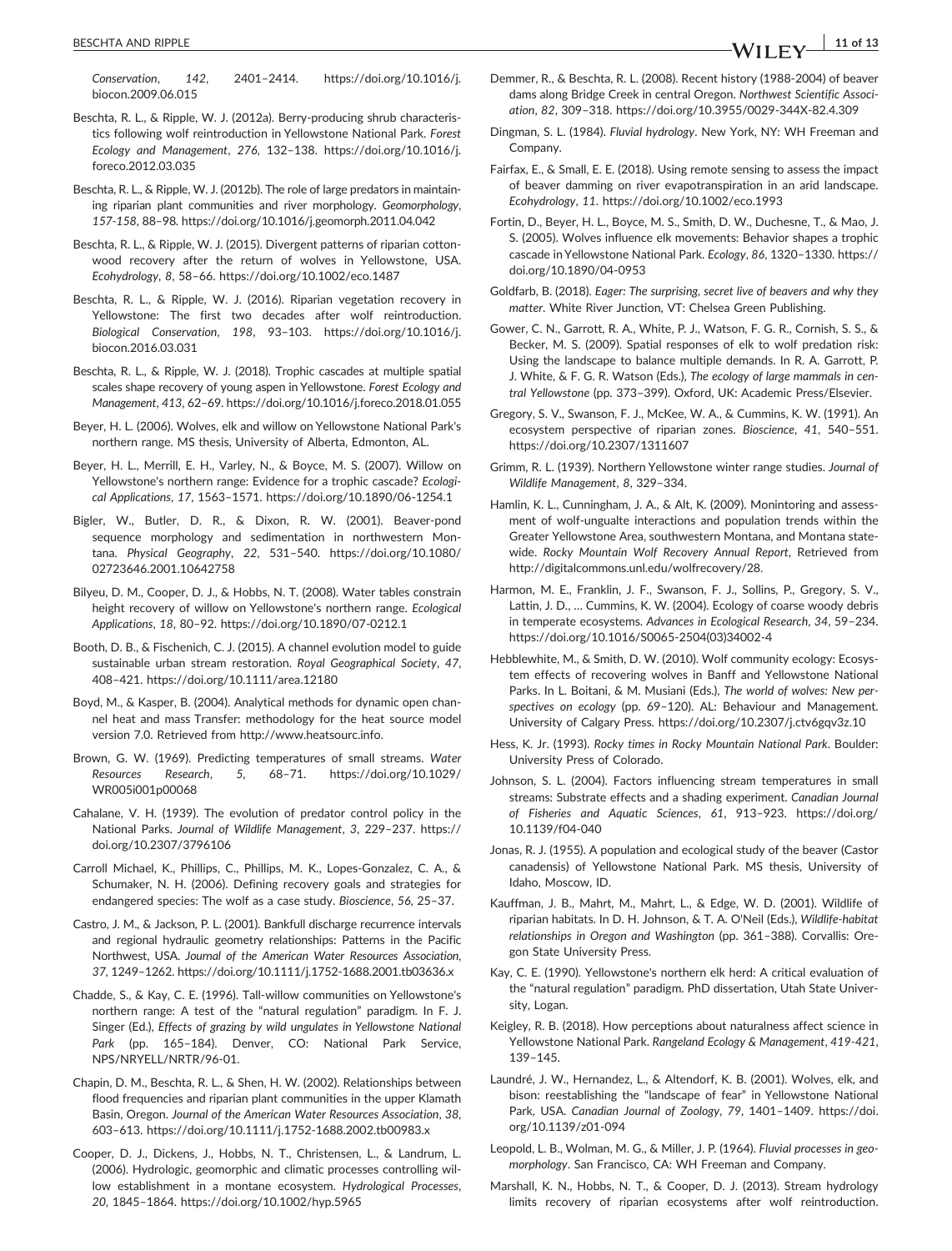# 12 of 13 x  $\frac{1}{2}$  and  $\frac{1}{2}$  beschild and ripple

Proceedings of the Royal Society B, 280, 20122977. [https://doi.org/](https://doi.org/10.1098/rspb.2012.2977) [10.1098/rspb.2012.2977](https://doi.org/10.1098/rspb.2012.2977)

- Miller, K. A. (2003). Peak‐flow characteristics of Wyoming Streams. Water Resources Investigations Report 03–4107. US Geological Survey, Cheyenne, WY.
- Naiman, R. J., Décamps, H., & McClain, M. E. (2005). Riparia: Ecology, conservation, and management of streamside communities. Boston, MA: Elsevier Academic Press.
- Nash, C. S., Selker, J., Grant, G. E., Lewis, S. L., & Noël, P. (2018). A physical framework for evaluating net effects of wet meadow restoration on late summer streamflow. Ecohydrology, 11. [https://doi.org/10.1002/](https://doi.org/10.1002/eco.1953) [eco.1953](https://doi.org/10.1002/eco.1953)
- National Research Council (1992). Restoration of aquatic ecosystems. Washington, DC: National Academy Press.
- National Research Council (2002a). Ecological dynamics on Yellowstone's northern range. Washington, DC: National Academy Press.
- National Research Council (2002b). Riparian areas: Functions and strategies for management. Washington, DC: National Academy Press.
- Opperman, J. J., & Merenlender, A. M. (2000). Deer herbivory as an ecological constraint to restoration of degraded riparian corridors. Restoration Ecology, 8, 41–47. [https://doi.org/10.1046/j.1526](https://doi.org/10.1046/j.1526-100x.2000.80006.x)‐100x.2000.80006.x
- Painter, L. E., Beschta, R. L., Larsen, E. J., & Ripple, W. J. (2015). Recovering aspen follow changing elk dynamics in Yellowstone: Evidence of a trophic cascade? Ecology, 96, 252–263. [https://doi.org/10.1890/14](https://doi.org/10.1890/14-0712.1)‐0712.1
- Painter, L. E., Beschta, R. L., Larsen, E. J., & Ripple, W. J. (2018). Aspen recruitment in the Yellowstone region linked to reduced herbivory after large carnivore conservation. Ecosphere, 9, 1–20.
- Painter, L. E., Beschta, R. L., Larsen, E. J., & Ripple, W. L. (2014). After long‐ term decline, are aspen recovering in northern Yellowstone? Forest Ecology and Management, 329, 108–117. [https://doi.org/10.1016/j.](https://doi.org/10.1016/j.foreco.2014.05.055) [foreco.2014.05.055](https://doi.org/10.1016/j.foreco.2014.05.055)
- Painter, L. E., & Ripple, W. J. (2012). Effects of bison on willow and cottonwood in northern Yellowstone National Park. Forest Ecology and Management, 264, 150–158. [https://doi.org/10.1016/j.](https://doi.org/10.1016/j.foreco.2011.10.010) [foreco.2011.10.010](https://doi.org/10.1016/j.foreco.2011.10.010)
- Persico, L., & Meyer, G. (2009). Holocene beaver damming, fluvial geomorphology, and climate in Yellowstone National Park, Wyoming. Quaternary Research, 71, 340–253. [https://doi.org/10.1016/j.](https://doi.org/10.1016/j.yqres.2008.09.007) [yqres.2008.09.007](https://doi.org/10.1016/j.yqres.2008.09.007)
- Peterson, R. O., Beschta, R. L., Cooper, D. J., Hobbs, N. T., Bilyeu Johnston, D., Kotter, D., … Wolf, E. C. (In press). Chapter 16: Indirect effects of carnivore restoration on vegetation. In D. W. Smith, D. R. MacNulty, & D. Stahler (Eds.), Yellowstone wolves: Science and discovery in the first national park. University of Chicago Press, Chicago, IL.
- Peterson, R. O., & Ciucci, P. (2003). In D. L. Mech, & L. Boitani (Eds.), Wolves: Behavior, ecology, and conservation (pp. 104–130). Chicago, IL: The University of Chicago Press.
- Peterson, R. O., Vucetich, J. A., Page, R. E., & Chouinard, A. (2003). Temporal and spatial aspects of predator‐prey dynamics. Alces, 39, 215–232.
- Richardson, J. S., & Danehy, R. J. (2007). A synthesis of the ecology of headwater streams and their riparian zones intemperate forests. Forest Science, 53, 131–147.
- Ripple, W. J., & Beschta, R. L. (2004). Wolves and the ecology of fear: Can predation risk structure ecosystems? Bioscience, 54, 755–766. [https://](https://doi.org/10.1641/0006-3568(2004)054%5b0755:WATEOF%5d2.0.CO;2) doi.org/10.1641/0006‐[3568\(2004\)054\[0755:WATEOF\]2.0.CO;2](https://doi.org/10.1641/0006-3568(2004)054%5b0755:WATEOF%5d2.0.CO;2)
- Ripple, W. J., & Beschta, R. L. (2006). Linking a cougar decline, trophic cascade, and catastrophic regime shift in Zion National Park. Biological Conservation, 133, 397–408.<https://doi.org/10.1016/j.biocon.2006.07.002>
- Ripple, W. J., Beschta, R. L., & Painter, L. E. (2015). Trophic cascades from wolves to alders in Yellowstone. Forest Ecology and Management, 354, 254–260.<https://doi.org/10.1016/j.foreco.2015.06.007>
- Ripple, W. J., & Larsen, E. J. (2000). Historic aspen recruitment, elk, and wolves in northern Yellowstone National Park. Biological Conservation, 95, 361–370. [https://doi.org/10.1016/S0006](https://doi.org/10.1016/S0006-3207(00)00014-8)‐3207(00)00014‐8
- Rosgen, D. L. (1993). Stream classification, streambank erosion, and fluvial interpretations for the Lamar River and main tributaries. Report to the National Park Service. Yellowstone National Park: Wildland Hydrology, Pagosa Springs, CO.
- Rossell, F., Bozsér, O., Collen, P., & Parker, H. (2005). Ecological impacts of beavers Caster fiber and Castor canadensis and their ability to modify ecosystems. Mammal Review, 35, 248–276. [https://doi.org/10.1111/](https://doi.org/10.1111/j.1365-2907.2005.00067.x) j.1365‐[2907.2005.00067.x](https://doi.org/10.1111/j.1365-2907.2005.00067.x)
- Roussel, J. M., & Bardonnet, A. (1997). Diel and seasonal patterns of habitat use by fish in a natural salmonid brook: An approach to the functional role of the riffle‐pool sequence. Bulletin French Pêche Pisciculture, 346, 573–588.<https://doi.org/10.1051/kmae:1997005>
- Ruth, T. K. (2004). Ghost of the rockies: The Yellowstone cougar project. Yellowstone Science, 12, 13–17.
- Saunders, W. C., & Fausch, K. D. (2012). Grazing management influences the subsidy of terrestrial prey to trout in central Rocky Mountain streams (USA). Freshwater Biology, 57, 1512–1529.
- Schullery, P. (1992). The bears of Yellowstone. Worland, WY: High Plains Publishing Company.
- Schwartz, C. C., Haroldson, M. A., White, G. C., Harris, R. B., Cherry, S., Keating, K. A., … Servheen, C. (2006). Temporal, spatial, and environmental influences of the demographics of grizzly bears in the Greater Yellowstone Ecosystem. Wildlife Monographs, 161, 1–67. [https://doi.](https://doi.org/10.2193/0084-0173(2006)161%5b1:TSAEIO%5d2.0.CO;2) org/10.2193/0084‐[0173\(2006\)161\[1:TSAEIO\]2.0.CO;2](https://doi.org/10.2193/0084-0173(2006)161%5b1:TSAEIO%5d2.0.CO;2)
- Sedell, J. R., & Beschta, R. L. (1991). Bringing back the "bio" in bioengineering. American Fisheries Society Symposium, 10, 160–175.
- Simon, A., & Collison, A. J. C. (2002). Quantifying the mechanical and hydrologic effects of riparian vegetation on bank stability. Earth Surface Processes and Landforms, 27, 527–546. [https://doi.org/10.1002/](https://doi.org/10.1002/esp.325) [esp.325](https://doi.org/10.1002/esp.325)
- Singer, F. J. (1996). Differences between willow communities browsed by elk and communities protected for 32 years in Yellowstone National Park. In F. J. Singer (Ed.), Effects of grazing by wild ungulates in Yellowstone National Park (pp. 279–290). Denver, CO: National Park Service, NPS/NRYELL/NRTR/96–01.
- Smith, D. W., Peterson, R. O., & Houston, D. B. (2003). Yellowstone after wolves. Bioscience, 53, 330–340. [https://doi.org/10.1641/0006](https://doi.org/10.1641/0006-3568(2003)053%5b0330:YAW%5d2.0.CO;2)‐ [3568\(2003\)053\[0330:YAW\]2.0.CO;2](https://doi.org/10.1641/0006-3568(2003)053%5b0330:YAW%5d2.0.CO;2)
- Smith, D. W., & Tyers, D. B. (2012). The history and current status and distribution of beavers in Yellowstone National Park. Northwest Science, 86, 276–288.<https://doi.org/10.3955/046.086.0404>
- Stahler, D., & Anton, C. (2014). Yellowstone Cougar Project. Annual Report, Yellowstone National Park, Mammoth, WY.
- Sullivan, S., Mažeika, P., Watzin, M. C., & Hession, W. C. (2006). Influence of stream geomorphic condition on fish communities in Vermont, U.S. A. Freshwater Biology, 51, 1811–1826. [https://doi.org/10.1111/](https://doi.org/10.1111/j.1365-2427.2006.01616.x) j.1365‐[2427.2006.01616.x](https://doi.org/10.1111/j.1365-2427.2006.01616.x)
- Sun, N., Yearsley, J., Voisin, H., & Lettenmaier, D. P. (2015). A spatially distributed model for the assessment of land use impacts on stream temperature in small urban watersheds. Hydrological Processes, 29, 2331–2345.
- Terborgh, J., & Estes, J. A. (2010). Trophic cascades: Predators, prey, and the changing dynamics of nature. Washington, DC: Island Press.
- Wagner, F. H. (2006). Yellowstone's destabilized ecosystem. New York, NY: Oxford Univesity Press. [https://doi.org/10.1093/acprof:oso/](https://doi.org/10.1093/acprof:oso/9780195148213.001.0001) [9780195148213.001.0001](https://doi.org/10.1093/acprof:oso/9780195148213.001.0001)
- Wambolt, C. L. (2005). Sagebrush-ungulate relationships on the northern Yellowstone winter range. In N. L. Shaw, M. Pellant, & S. B. Monsen (Eds.), Sage‐grouse habitat restoration symposium proceedings; 2001 June 4–7, Boise, ID. Fort Collins, CO: USDA Foreset Service, RMRS‐P‐38.
- Warren, R. (1926). A study of beaver in the Yancey region of Yellowstone National Park. Roosevelt Wildlife Annals, 1, 13–191.